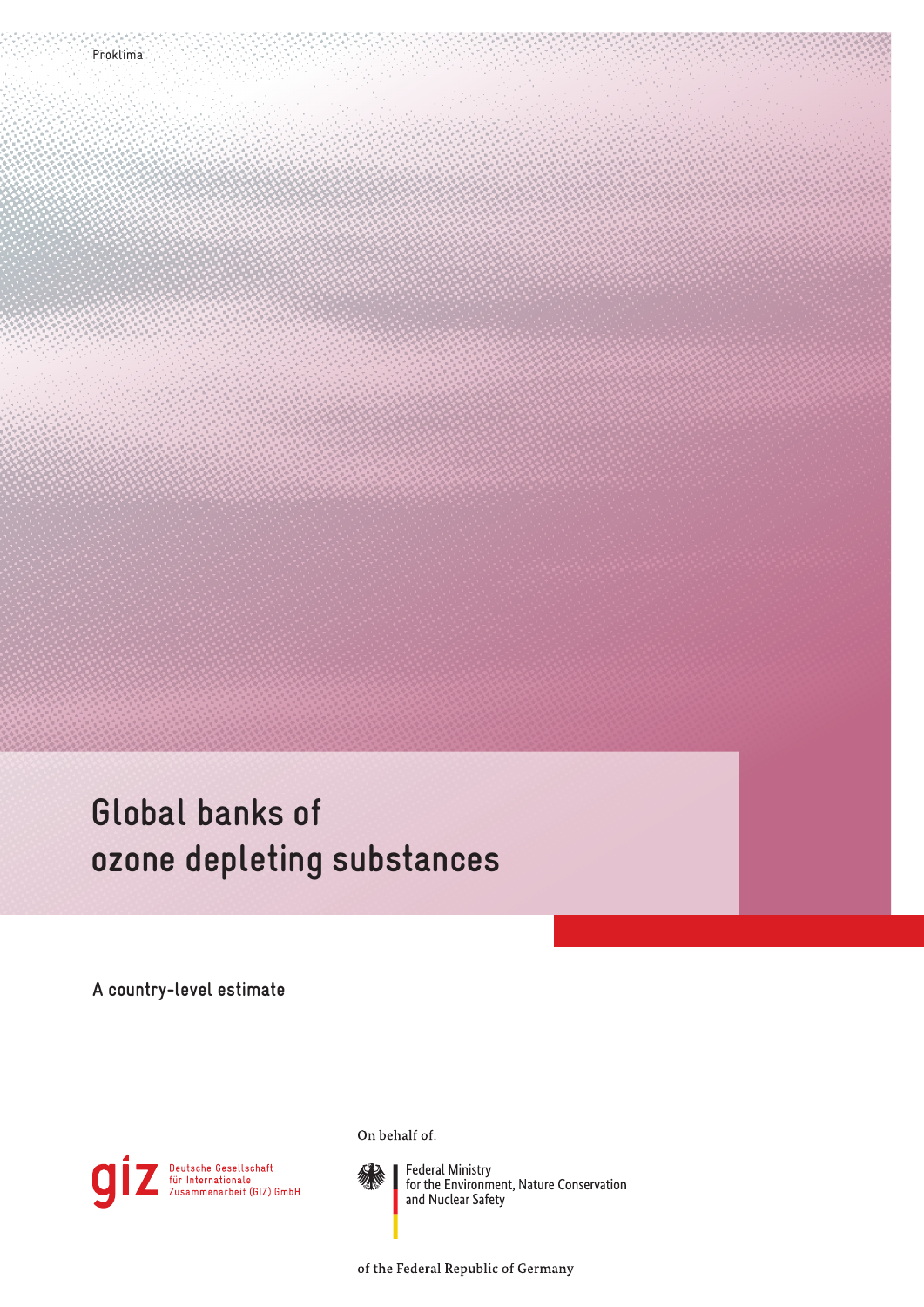As a federally owned enterprise, GIZ supports the German government in achieving its objectives in the field of international cooperation for sustainable development.

#### **Published by:**

Deutsche Gesellschaft für Internationale Zusammenarbeit (GIZ) GmbH

**Registered offices:** Bonn and Eschborn, Germany

Dag-Hammarskjöld-Weg 1–5 65760 Eschborn, Germany

T +49 61 96 79-1022

F +49 61 96 79-80 1022

E proklima@giz.de

I www.giz.de/proklima

#### **Programme/project description:**

Management and Destruction of Existing Ozone Depleting Substances Banks/Proklima

#### **Responsible:**

Bernhard Siegele, Proklima Programme Manager, bernhard.siegele@giz.de

**Author:**

Irene Papst (HEAT GmbH, Königstein)

#### **Review:**

Dr Jonathan Heubes, Jürgen Usinger (HEAT GmbH, Königstein) Franziska Frölich, Cinthya Berrío Boza (GIZ GmbH, Eschborn)

#### **External scientific review:** Dr Lambert Kuijpers (A/GENT)

**Proofreading:**

Karl Stellrecht Franziska Frölich, Cinthya Berrío Boza (GIZ GmbH, Eschborn)

**Layout:**

Eva Hofmann, Katrin Straßburger, W4 Büro für Gestaltung, Frankfurt

#### **URL links:**

This publication contains links to external websites. Responsibility for the content of the listed external sites always lies with their respective publishers. When the links to these sites were first posted, GIZ checked the third-party content to establish whether it could give rise to civil or criminal liability. However, the constant review of the links to external sites cannot reasonably be expected without concrete indication of a violation of rights. If GIZ itself becomes aware or is notified by a third party that an external site it has provided a link to gives rise to civil or criminal liability, it will remove the link to this site immediately. GIZ expressly dissociates itself from such content.

#### **On behalf of:**

The German Federal Ministry for the Environment, Nature Conservation and Nuclear Safety Division KI II 7 International Climate Finance, International Climate Initiative 11055 Berlin, Germany  $T + 493018305 - 0$ F +49 30 18 305-43 75

E [KIII7@bmub.bund.de](mailto:KIII7%40bmub.bund.de?subject=) I [www.bmu.bund.de](http://www.bmu.bund.de)

GIZ is responsible for the content of this publication.

#### **Printing and distribution:** Druckriegel GmbH, Frankfurt

Printed on 100% recycled paper, certified to FSC standards.

Eschborn, 2018 – Version 2.0 after external scientific review

**Serial number:** G-S05-2017-en-01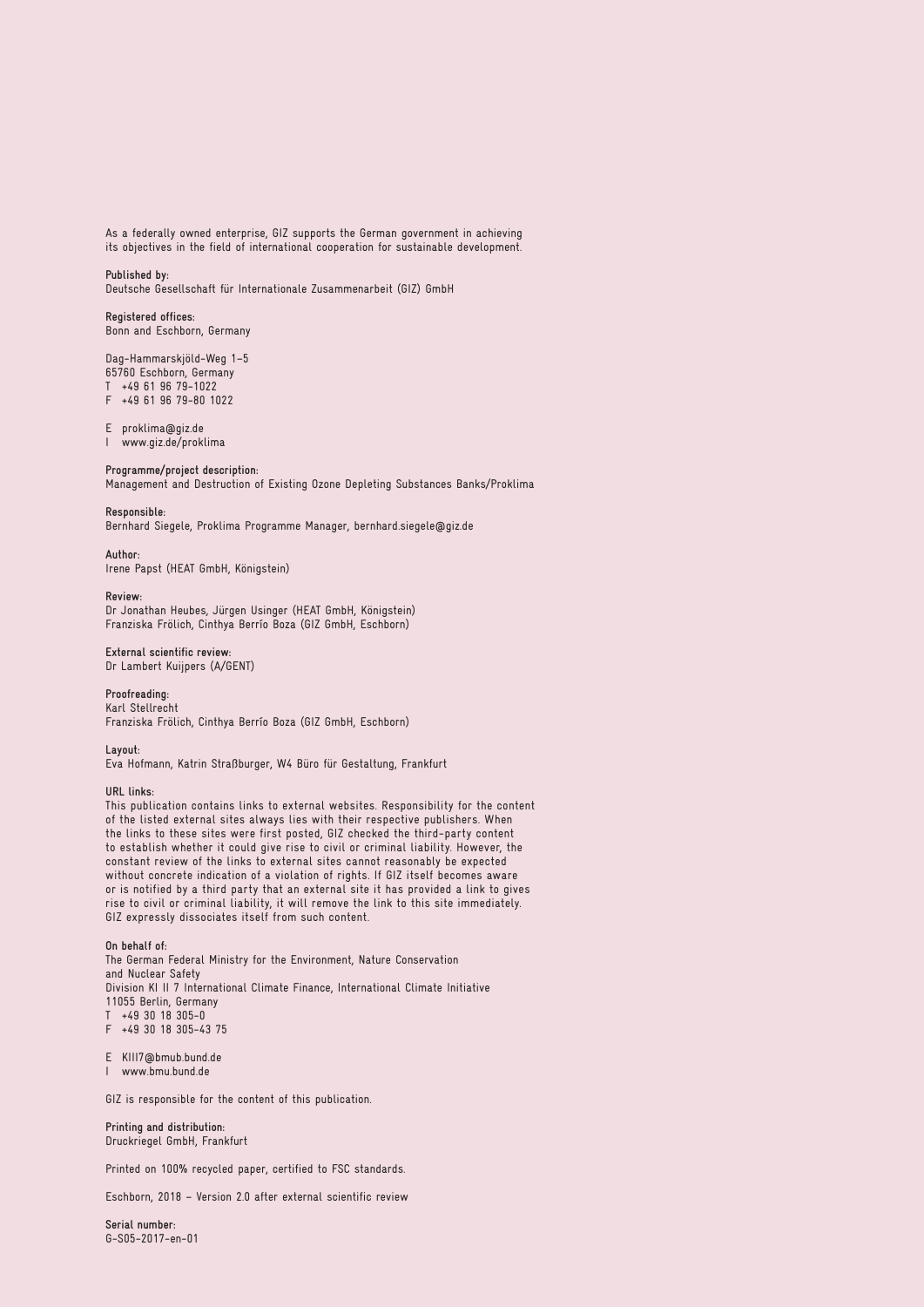# A country-level estimate

Global banks of ozone depleting substances

# Content

| 1              |                                                                                               |  |
|----------------|-----------------------------------------------------------------------------------------------|--|
| $\overline{2}$ |                                                                                               |  |
|                |                                                                                               |  |
|                |                                                                                               |  |
| 3              |                                                                                               |  |
|                |                                                                                               |  |
|                |                                                                                               |  |
| $\overline{4}$ |                                                                                               |  |
| 5              |                                                                                               |  |
| 6              |                                                                                               |  |
|                |                                                                                               |  |
|                | 6.2 Calculation of ODS banks in the refrigeration and air conditioning sector  19             |  |
|                |                                                                                               |  |
|                | 6.4 Substance use extracted from HPMPs of 20 Article 5 countries with highest consumption  22 |  |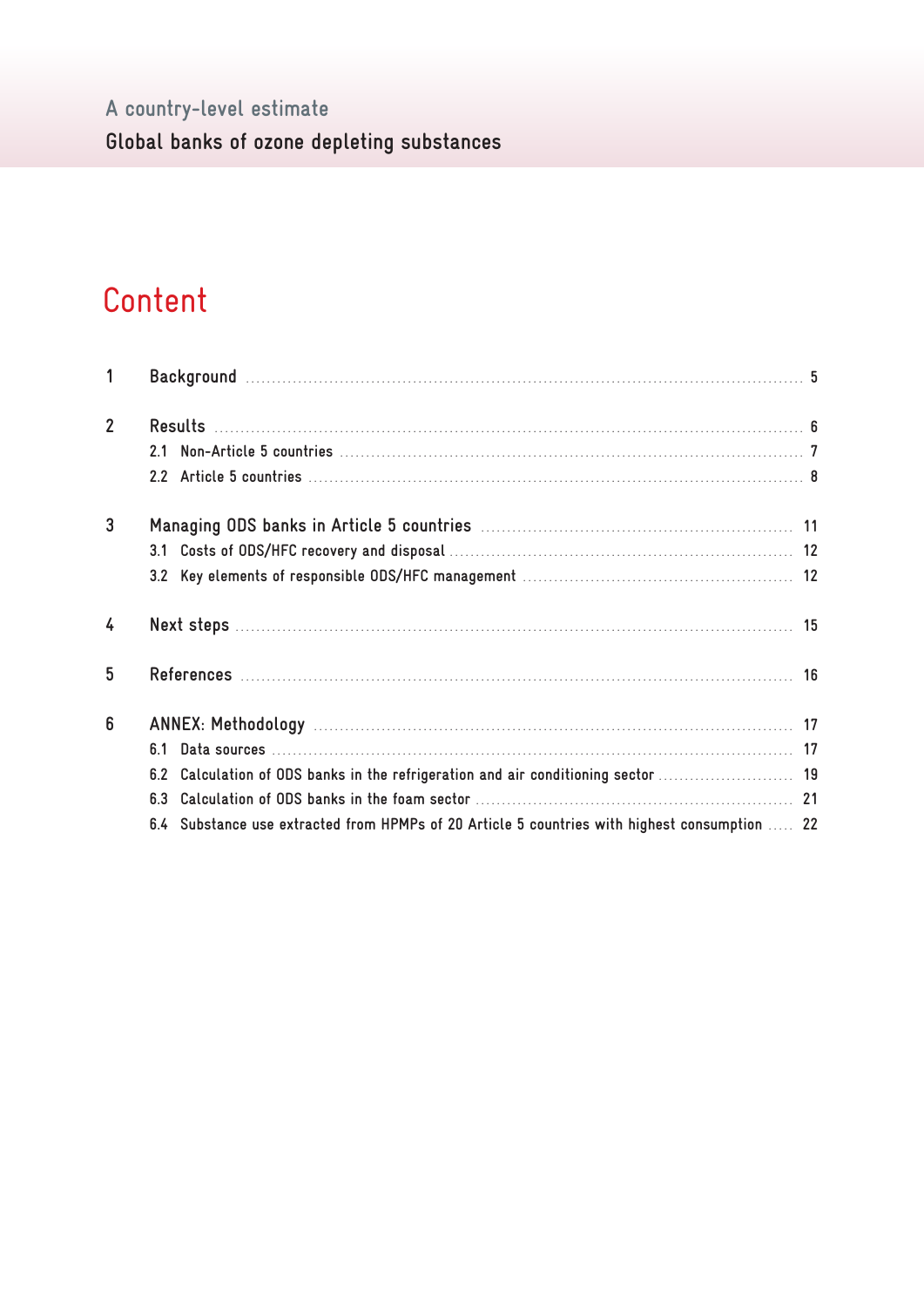# **Abbreviations**

| BMU           | German Federal Ministry for the Environment,    |
|---------------|-------------------------------------------------|
|               | Nature Conservation and Nuclear Safety          |
| CFC           | Chlorofluorocarbon                              |
| GHG           | Greenhouse Gas                                  |
| GIZ           | Deutsche Gesellschaft für                       |
|               | Internationale Zusammenarbeit GmbH              |
| GWP           | Global Warming Potential                        |
| HCFC          | Hydrochlorofluorocarbon                         |
| <b>HFC</b>    | Hydrofluorocarbon                               |
| <b>HPMP</b>   | Hydrochlorofluorocarbon Phase Out               |
|               | Management Plan                                 |
| нs            | Harmonised system                               |
| IKI           | International Climate Initiative                |
| <b>IPCC</b>   | International Panel on Climate Change           |
| <b>MLF</b>    | Multilateral Fund for the Implementation of the |
|               | Montreal Protocol                               |
| <b>MRV</b>    | Monitoring, reporting and verification          |
| 0DP           | Ozone depleting potential                       |
| 0DS           | Ozone depleting substance                       |
| <b>RAC</b>    | Refrigeration and air-conditioning (sector)     |
| <b>RTOC</b>   | Refrigeration, Air Conditioning and Heat Pumps  |
|               | Technical Options Committee                     |
| TEAP          | Technology and Economic Assessment Panel        |
| TBM           | Transboundary Movement                          |
| <b>UNFCCC</b> | United Nations Framework Convention on          |
|               | Climate Change                                  |
| WEEE          | Waste Electrical and Electronic Equipment       |
| XPS           | Extruded Polystyrene                            |
|               |                                                 |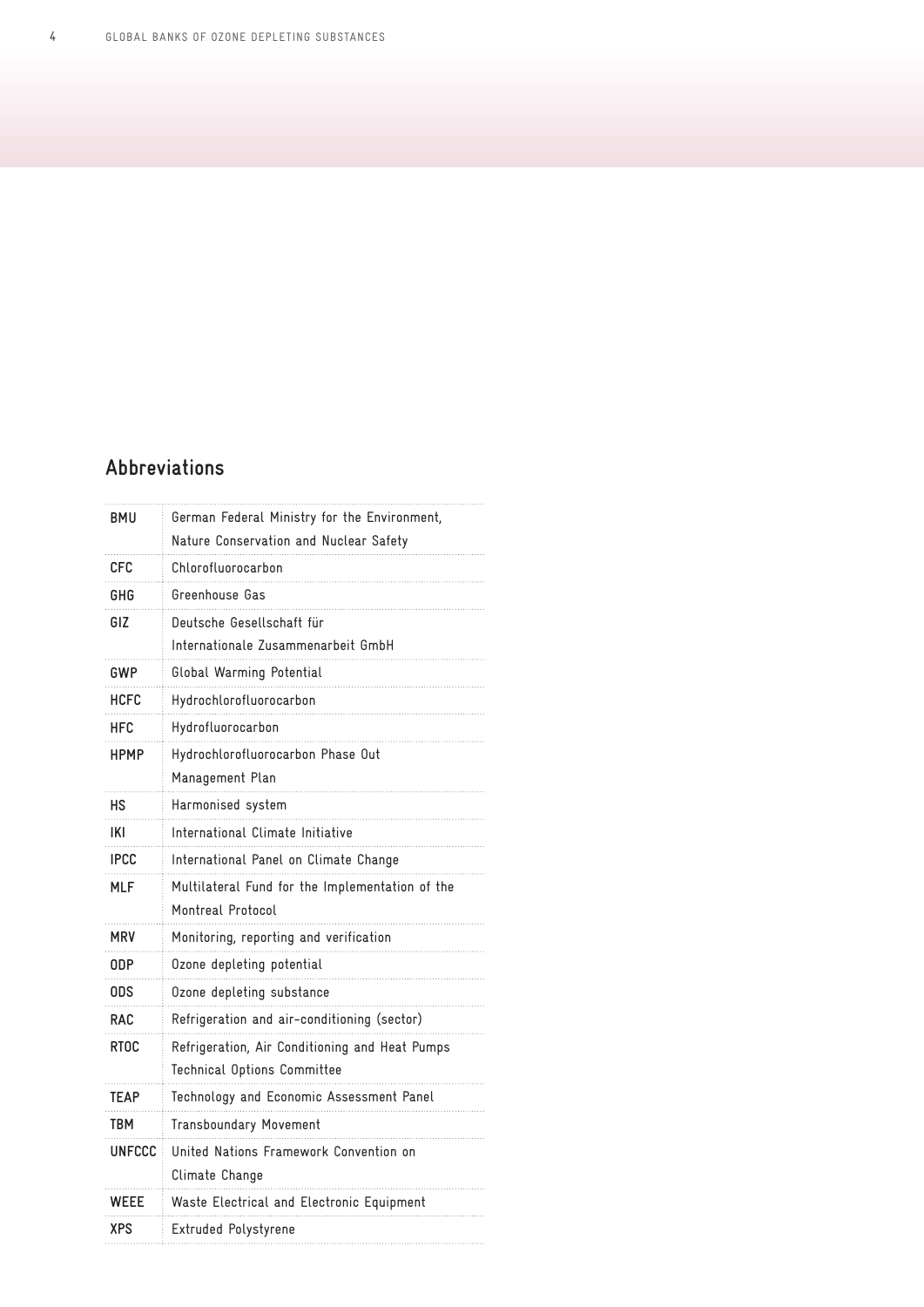# <span id="page-4-0"></span>**Background**

This paper is part of the project 'Management and Destruction of Existing Ozone Depleting Substances Banks' funded by the German Federal Ministry for Environment, Nature Conservation and Nuclear Safety (BMU) under its International Climate Initiative (IKI) and implemented by the Deutsche Gesellschaft für Internationale Zusammenarbeit (GIZ) GmbH. The project focusses at bringing attention to the importance of ozone depleting substances (ODS) bank management to prevent further emissions from the bank. The global IKI-project 'ODS Banks' provides strategies and good practice approaches for a sustainable management of ODS banks and assists five partner countries to develop their national sustainable management systems for ODS contained in old cooling equipment.

This paper aims to assess the climate impact of the existing ODS bank based on a country-level estimate and illustrates the magnitude of potential emission savings achieved by suitable measures to collect and destroy ODS banks. The results of this analysis together with the lessons learned from the other project activities are used to develop international guidance on ODS bank management.

To highlight the magnitude of the emissions potentially caused by ODS banks and to put them into perspective of global greenhouse gas (GHG) emissions, an estimate of ODS banks for the five most widely used ODS in refrigeration, airconditioning and foam<sup>1</sup> (CFC-11, CFC-12, HCFC-22, HCFC-141b and HCFC-142b) was made. The approach presented in this paper is new as it uses a country-based calculation starting from reported consumption data under Article 7 of the Montreal Protocol to determine bank size estimates on a country-level and make projections for the future.

A detailed methodology description is provided in the Annex of this paper. The aim of this paper is to break down the global challenge by providing estimates for individual countries, which will also be useful for raising awareness on the complex issue of ODS bank management on the country level.

Study results are given as the world's total and a break down between Non-Article 5<sup>2</sup> and Article 5 countries in Chapter 2. Chapters 3 and 4 propose measures and steps to be taken in particular in Article 5 countries to improve ODS bank management. Special attention is given to tools and guidelines developed within this project, such as the Gap Analysis helping countries in specifying their needs for support. The key issues are establishing and enforcing a suitable set of policy measures to organize the collection of ODS.

This is the second version of this paper, published after the completion of an external peer review.

<sup>1</sup> Halons are not included because their management is organised in so-called halon bank initiatives, which reclaim large quantities of halon for existing long-term essential needs, such as civil aviation.

<sup>2</sup> Article 5 countries and Non-Article 5 countries as defined in Article 5 of Montreal Protocol: 'Any Party that is a developing country and whose annual calculated level of consumption of the controlled substances in Annex A is less than 0.3 kilograms per capita on the date of the entry into force of the Protocol for it […]".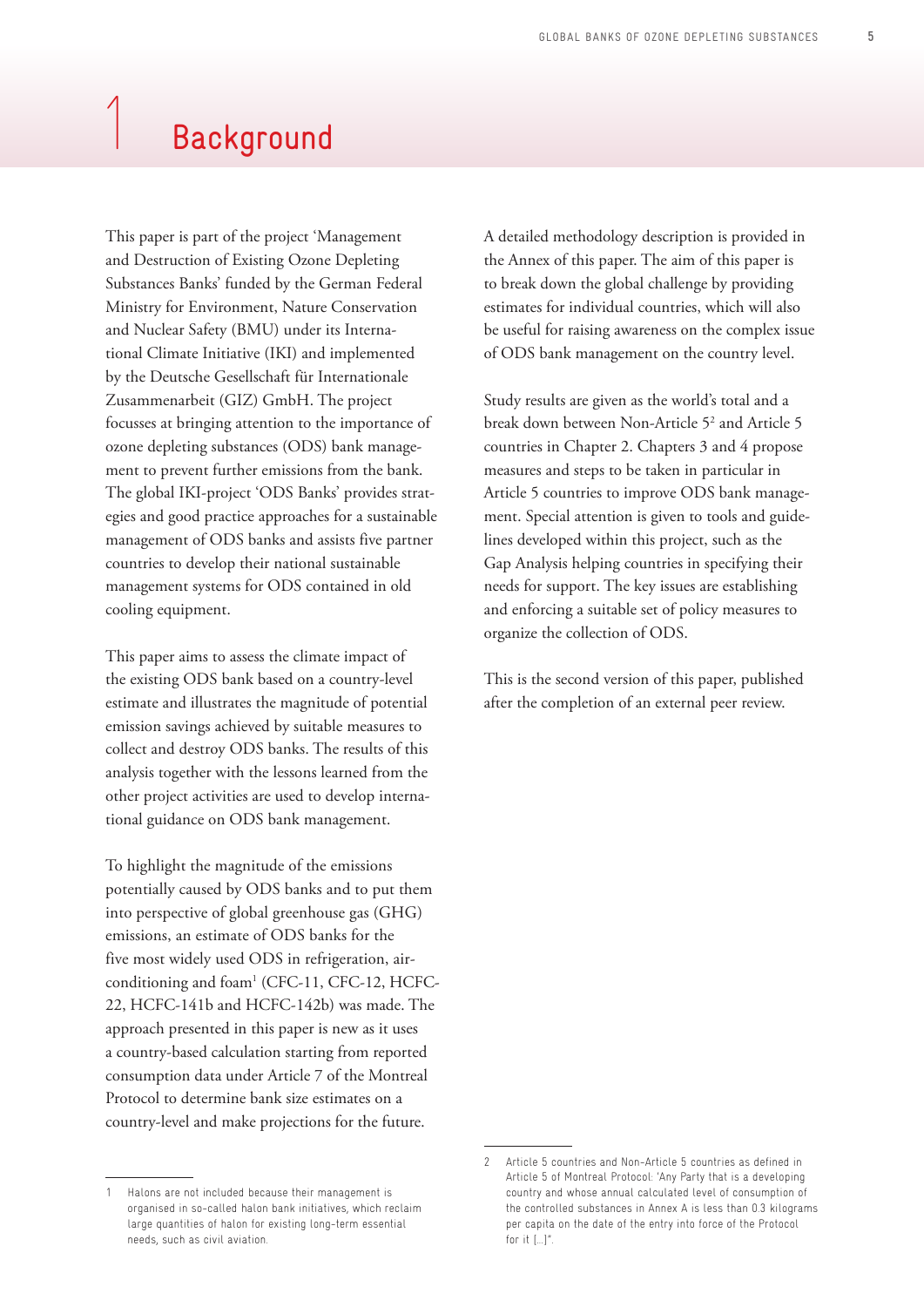# <span id="page-5-0"></span>**Results**

In 2014, global ODS banks were estimated to comprise 5,687 kt ODS (equal to 9.9 Gt  $CO<sub>2</sub>$ eq) in total (Figure 1). The projection until 2020 shows that ODS banks are presently declining. After a peak in 2000 at 19.0 Gt CO₂eq, only 5.0 Gt CO₂eq will remain by 2020 (Figure 2). A detailed description of the calculation methodology is provided in the Annex to this paper.

In comparison, TEAP 2009 estimated a reachable<sup>3</sup> bank of 5,354 kt ODS for 2010 alone, which translates to 16.6 Gt  $CO<sub>2</sub>$ eq mitigation potential<sup>4</sup> that year. TEAP's dataset provides accumulated data on halons, CFC and HCFC used mainly in refrigeration and air conditioning (RAC) and foam. Our calculation estimates 6,404 kt ODS, equivalent to 13.2 Gt  $CO<sub>2</sub>$ eq for the reachable bank in the same year.

Since ODS are partly replaced by high GWP HFCs, the overall amount of refrigerants and blowing agents in the RAC and foam sector remain at a high level until 2050. While the ODS bank is projected to decline, the HFC banks will increase. Fast action is necessary to realise the highest impact on emission reduction and develop economies of scale.



**Figure 1: Global ODS banks in kt ODS**

<sup>3</sup> The ODS bank is defined as 'reachable' if the ODS can be recovered when products and equipment enter the waste stream at their decommissioning. Equipment and products that end up landfilled or are left or treated at illegal sites are considered 'lost' and are therefore not included in the reachable bank.

<sup>4</sup> The potential emission mitigation equals the reachable bank, converted to  $CO<sub>2</sub>$ eq.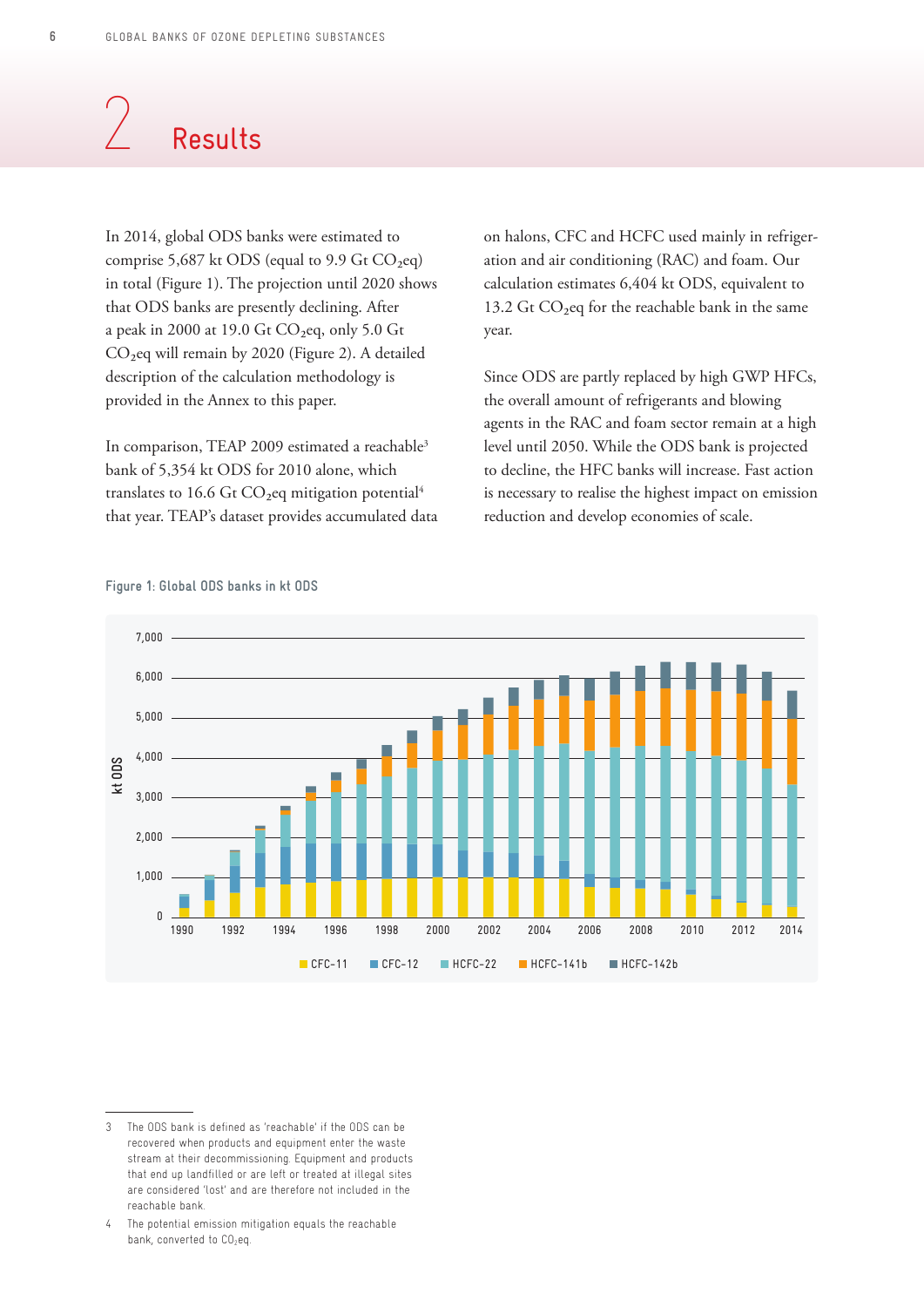

<span id="page-6-0"></span>**Figure 2: Global ODS and HFC banks in Gt CO² eq** (Source of HFC data: Database of the Green Cooling Initiative)

## **2.1 Non-Article 5 countries**

Total banks amounted to 3,070 kt ODS in 2014 (Figure 3). As a result of previous CFC and HCFC phase-outs, ODS banks peaked in 2004 and

declined thereafter. Great effort is undertaken in some Non-Article 5 countries (e.g. the European Union member states) to collect the ODS (and HFC) from the waste stream and destroy the ODS.



**Figure 3: ODS banks in Non-Article 5 countries in kt ODS**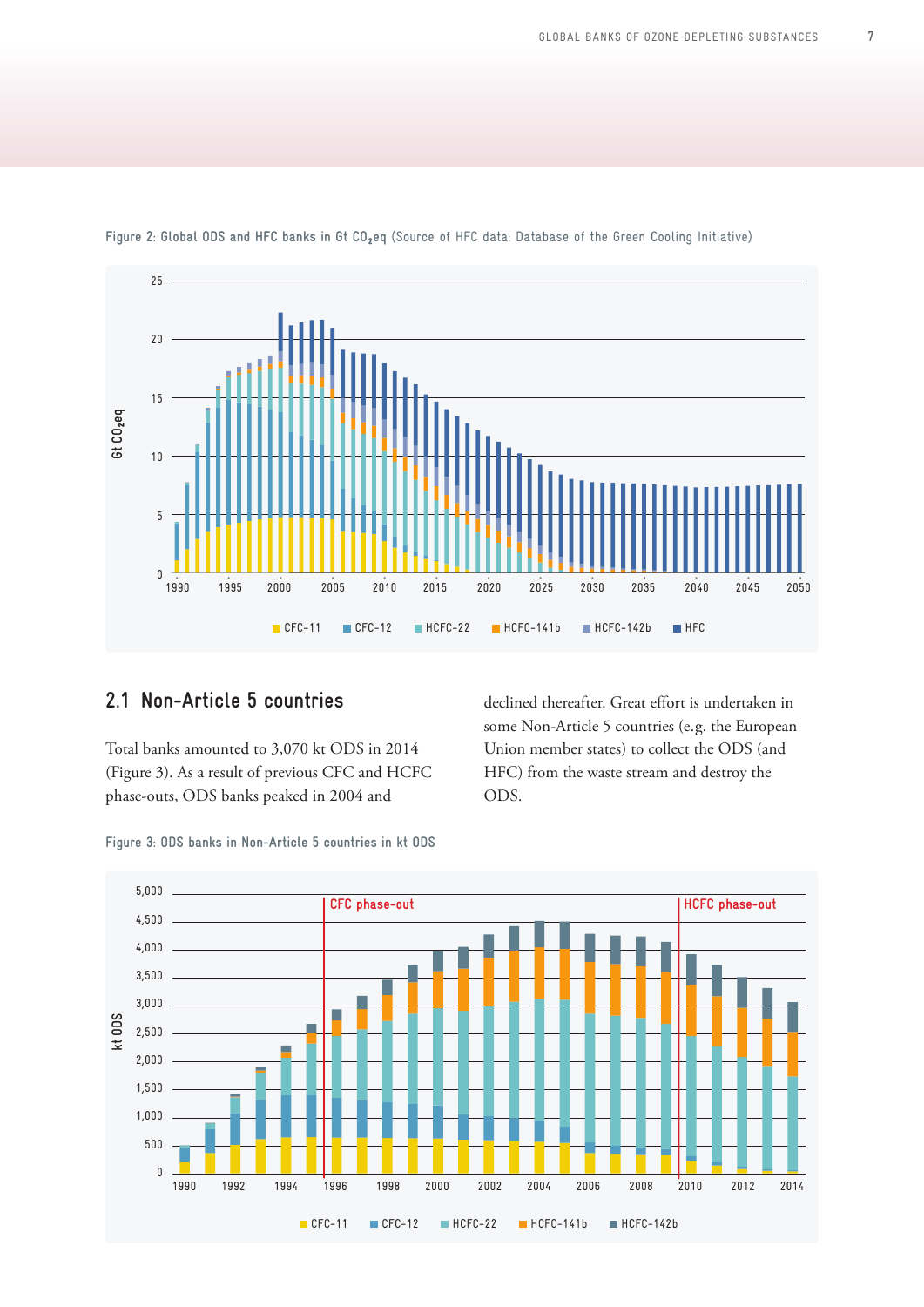# <span id="page-7-0"></span>**2.2 Article 5 countries**

The figures below illustrate an in-depth analysis of existing ODS banks in Article 5 countries.

In 2014, the total ODS banks in Article 5 countries amounted to 2,617 kt, with 42% attributed to the RAC sector and 56% to the foam sector.

As shown in Figure 4, the total amount in the banks peaked in 2013, when banks of HCFC-22 and HCFC-141b started to decline. About half of the ODS banks are made up of HCFC-22 the dominant ODS in the RAC sector.

The decline of CFC banks is primarily a result of the CFC phase-out, which was completed in 2010. The CFC bank peaked in 2002. Due to the substitution of CFC by HCFC, the HCFC bank built up until 2013. Action is urgently needed to prevent emissions from the remaining CFC bank. There is still

some CFC-12 contained in RAC equipment and higher amounts of CFC-11 are contained foams.

The countries with the largest ODS banks are shown in Figure 5. China dominates the ranking, representing 50% of the total banks of Article 5 countries. The approach might underestimate the export of pre-charged equipment and pre-blended polyol, resulting in overestimated ODS banks. In particular, the results from countries with significant manufacturing capacity for export, such as China, are affected.

Expressed in CO<sub>2</sub> equivalents, ODS banks of Article 5 countries in 2014 amounted to 4.6 Gt CO<sub>2</sub>eq. Based on the trend of recent years and the resulting shift away from ODS use, ODS banks are projected to decline until 2020.

HFC banks data<sup>5</sup> were added from 2010 onwards and show how banks will shift to HFCs in the future and reach a level in 2020 equivalent to more than 50% of the combined bank.



#### **Figure 4: ODS banks in Article 5 countries**

5 Data provided by the Green Cooling Initiative.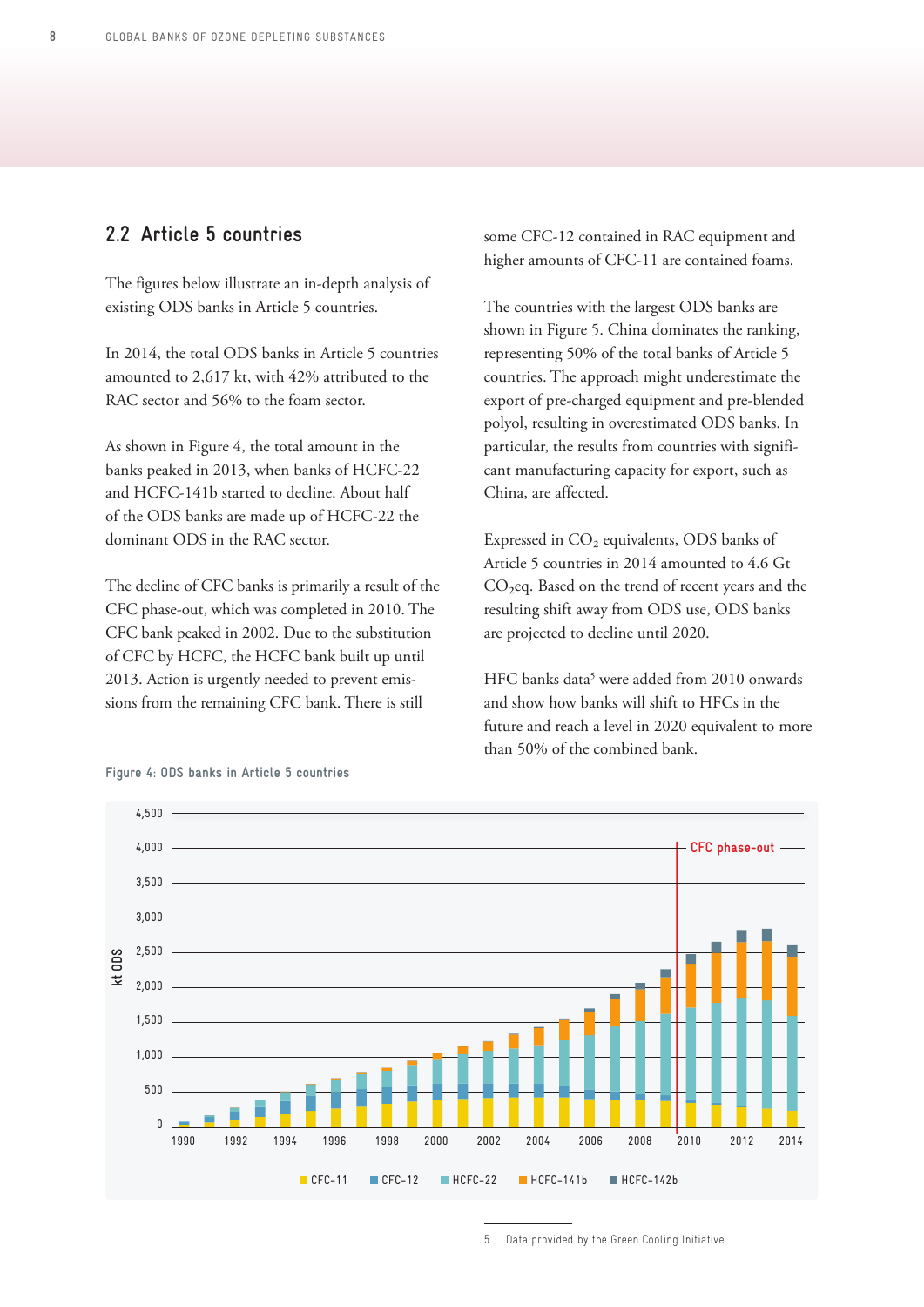

**Figure 5: Article 5 countries with the highest calculated ODS bank**

Figure 6 shows that bank management is not an issue that is resolved with tackling the amounts of ODS, but rather remains important in terms of reducing HFC (GHG) emissions.

The average equipment's lifetime is assumed to be 20 years; the waste stream of CFC-12 resulting from the decommissioning of equipment in Article 5 countries is modelled to begin in 2010,

#### **Figure 6: ODS and HFC bank in Article 5 countries**

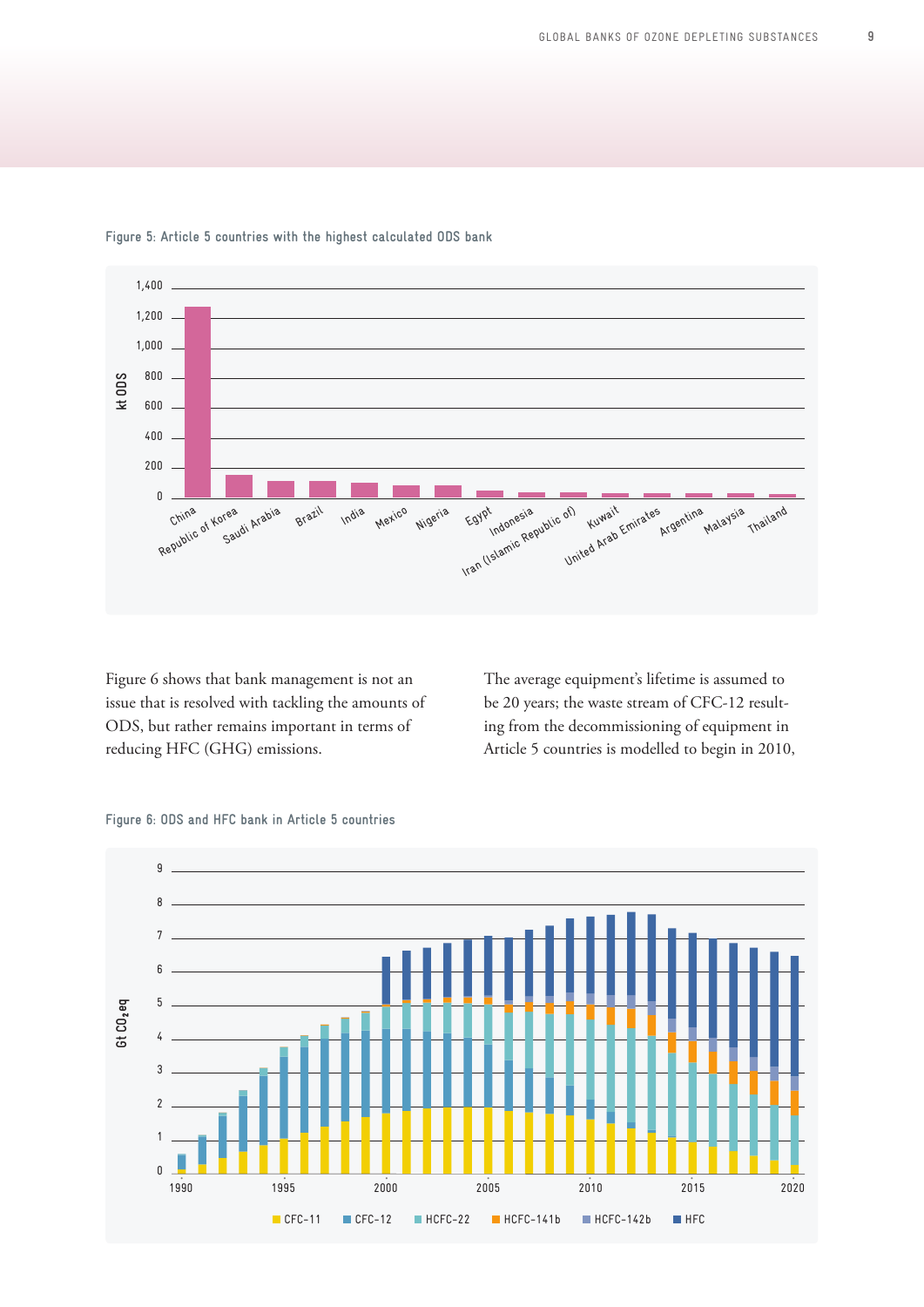which is 20 years after the reporting of consumption was initiated. The amount of ODS contained in equipment being scrapped is projected to increase in the coming years, creating a window of opportunity to collect and destroy (or recycle) ODS to prevent emissions totalling 700 Mt CO<sub>2</sub>eq between 2018 and 2020 (Figure 7).



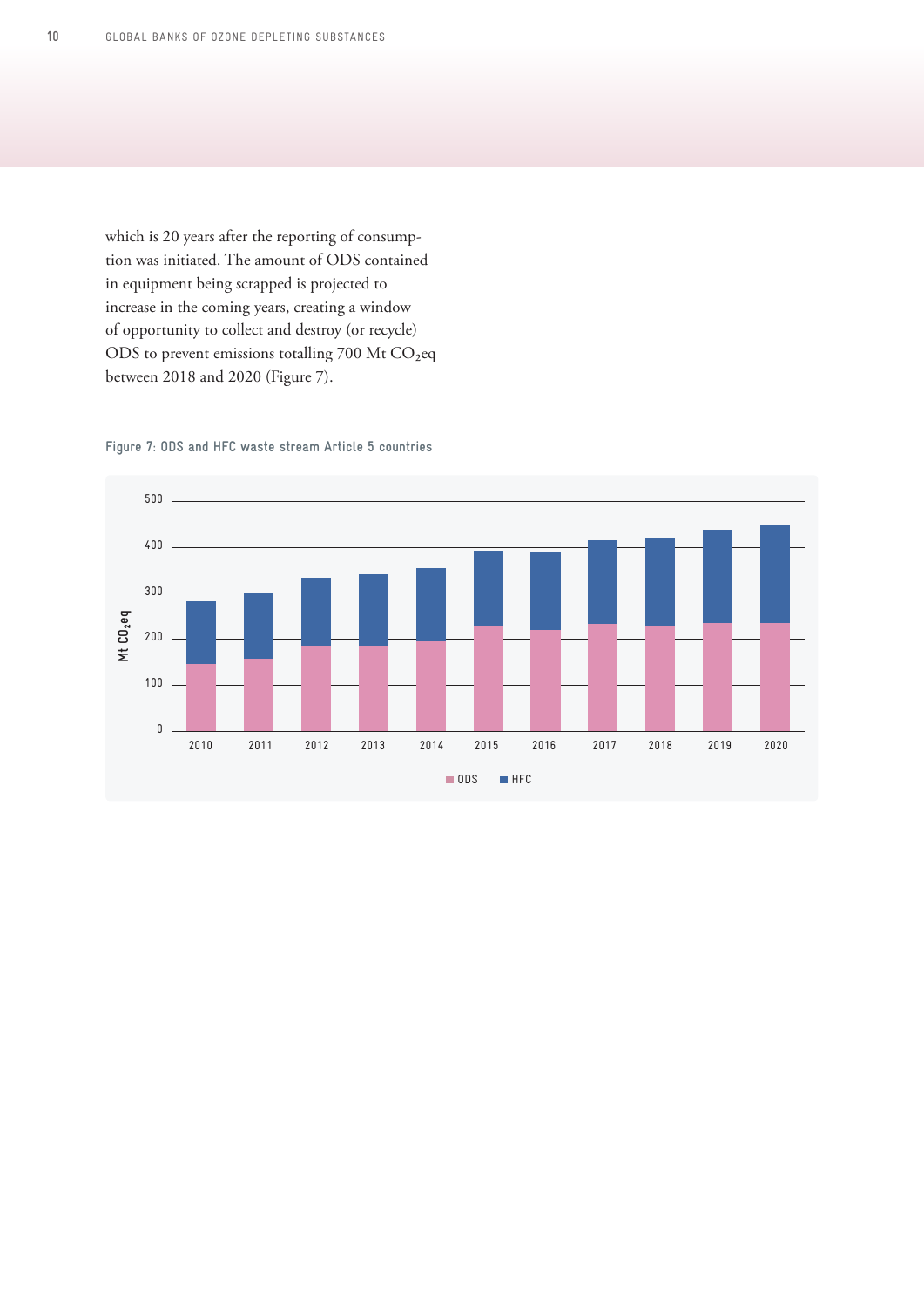# <span id="page-10-0"></span>Managing ODS banks in Article 5 countries

The aim of ODS banks management is to contain the gases and ultimately reuse or destroy the ODS as well as HFC in the future.

The amount of ODS/HFC contained in units reaching their end of life is the amount annually available for recovery, and it is potentially lost when not adequately treated.

For Article 5 countries, the annual amount of ODS contained in the waste stream is about  $0.2$  Gt CO<sub>2</sub>eq. This amount is emitted if not recovered. Until 2025, the potential mitigation is about three times the estimated reduction from the HCFC Phase-out Management Plans<sup>6</sup> (HPMPs).

Figures 8 and 9 illustrate these estimates.



**Figure 8: Potential end-of-life emissions from ODS bank and estimated emission reduction due to HPMP activities**

**Figure 9: Aggregated potential emissions savings from HPMP activities and ODS bank management (2018-2025)**



<sup>6</sup> The emission reduction through the HPMP is estimated by comparing the average GWP of the year 2010 (i.e. before HPMP activities started) with the GWP resulting from the phase-out schedule.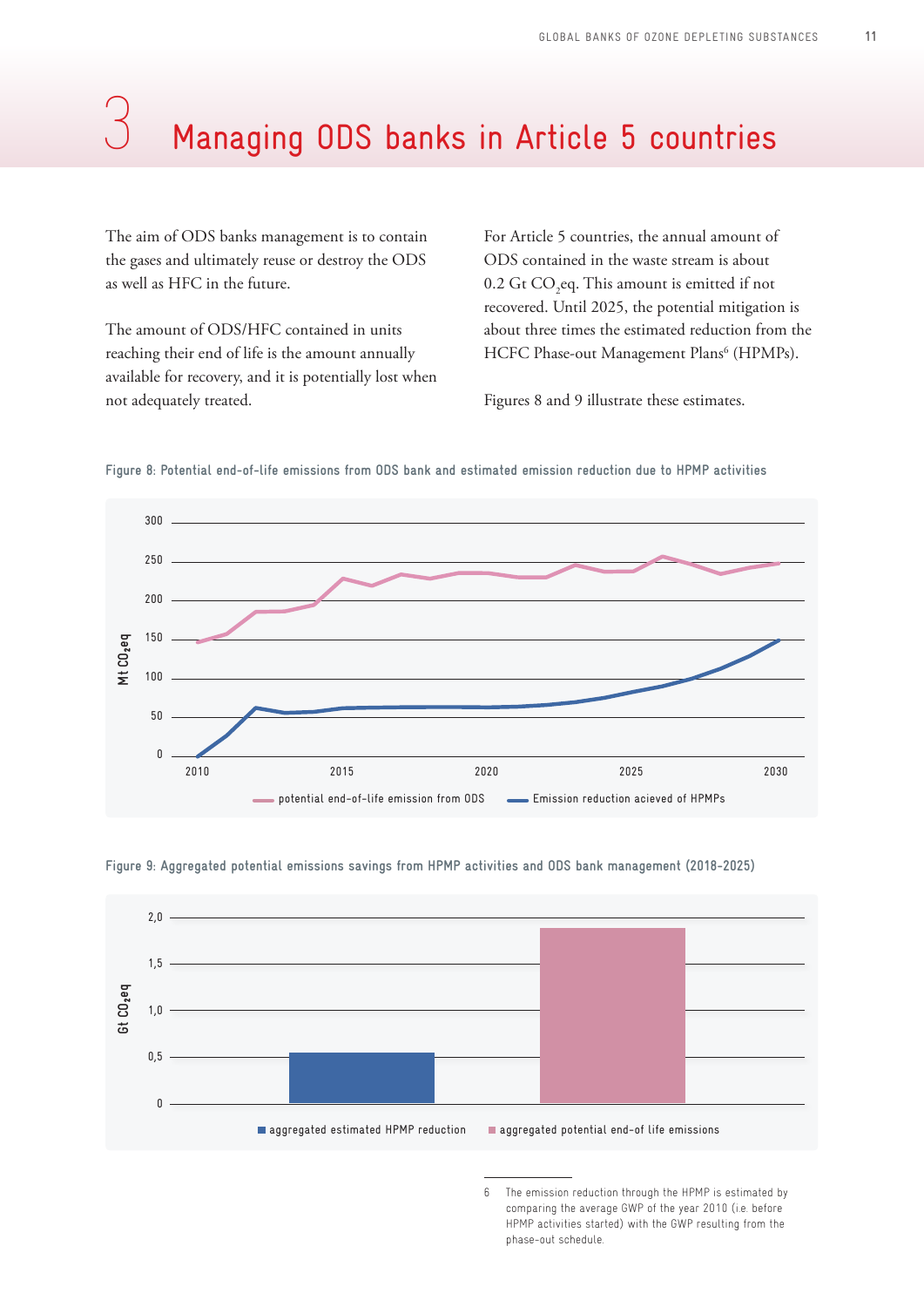### <span id="page-11-0"></span>**3.1 Costs of ODS/HFC recovery and disposal**

The costs for collecting ODS and HFCs from equipment and products vary greatly depending on the effort required. According to the Technology and Economic Assessment Panel (TEAP 2009b and ICF 2010), in case of low to medium efforts, the total costs for refrigerant recovery, transport and disposal from large installations are 9-13 USD/kg, from stationary AC 10-34 USD/ kg, and from domestic and commercial refrigerators 27 – 45 USD/kg for the refrigerant and  $37-65$  USD/kg for the blowing agent<sup>7</sup>.

However, the study does not take into account situations where

- refrigerant recovery is obligatory
- recycled gases are normally returned to refrigerant distributors
- transport of returned bottles from distributors to filling stations is already occurring

The collection of refrigerants can be organised through the existing distributors' network without substantial funding. A similar approach can be taken where appliances are distributed through doorstep delivery systems, which is the case with many large stores that sell appliances.

The key issues are the existence of respective legislation and its enforcement. This type of practice already exists in many developed countries such as the EU, Australia and the US.

#### **Financing the collection of ODS**

The return of recycled refrigerants can be made obligatory through regulation. In this case, the refrigerant distributors, producers and importers need to share the costs. In exceptional cases, they can be allowed to charge a symbolic fee for returned refrigerants. However, the fee should be capped to avoid creating a disincentive for technicians to return used refrigerants. Deposit-and-refund schemes, where money is refunded for returned refrigerants, can be funded through a levy or fee on the sale of virgin ODS/HFC refrigerants.

Funding could also be organised based on an Extended Producer Responsibility (EPR) scheme. Such schemes distribute the costs of recycling according to the market share of importers and producers for refrigerants or appliances. Some international funds such as the Multilateral Fund (MLF), Global Environmental Facility (GEF), development banks, the UN, and bilateral agencies aid on setting up and managing EPR schemes.

## **3.2 Key elements of responsible ODS/HFC management**

#### **Promote onsite recycling**

In general, a refrigerant that is contained in a working system can be reused after onsite recycling is conducted, including dehumidification and oil separation. In this case, recycling units are in the market and provided in part through activities funded under the MLF. This practice will minimise emissions, waste and costs. It only requires additional effort to obtain a recovery unit and cylinder. The equipment will not suffer from any deterioration because the recycled charge will be dehumidified and cleaned of dirt and oil.

<sup>7</sup> More information on costs are provided in the study 'Management and destruction of existing ozone depleting substances banks' and in the cited publications.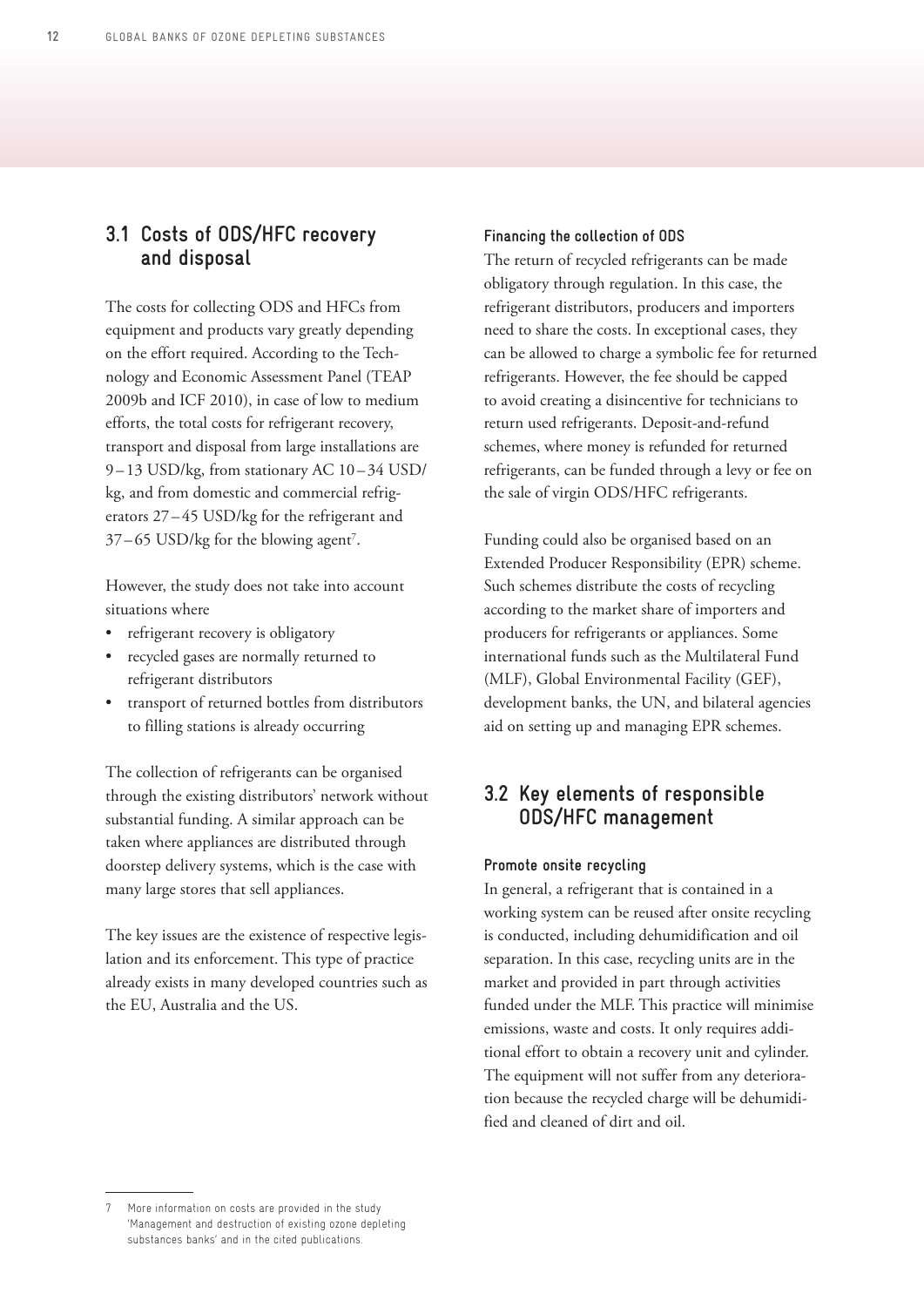#### **Use of reusable cylinders**

Allowing only reusable cylinders for refrigerants enables technicians to return excess or unusable refrigerants to the distributor. One-way cylinders should be banned, because they cannot be reused and undermine efforts for recovery.

### **Adopt a take-back obligation with a deposit-and-refund scheme**

Take-back obligations are currently either implemented at no cost (e.g. France) or with a permitted charge (e.g. Germany). The best solution would be to either compensate both technicians and distributors for their participation, or only sell reclaimed refrigerants to those returning an equal amount of collected refrigerants. Funding would be supported through a levy or fee for the sale of virgin ODS/HFC.

Best practice examples on ODS and HFC bank management involving EPR schemes can be found in member states of the European Union (EU) and Australia, among others. While the organisation of the schemes varies greatly, a common feature is that costs for recovery, collection and reclamation/ destruction are covered by producers and distributors. After studying several schemes, in 2016 the Environmental Investigation Agency stipulated key elements of national EPR schemes for the recovery and recycling, reclamation or destruction of ODS and HFCs.

### **Ensure accessible collection points for refrigerants or waste appliances**

Without collection points that are easily accessible to technicians, take-back obligations alone are not effective. This aspect particularly depends on country-specific infrastructure and cooperation with other waste recycling schemes should be explored.

**Ensure reclamation and destruction facilities**  Producers can assist in reclamation and destruction, if it is mandatory. Funding can be organised through a collective industry association (as e.g. in Australia) or through a government organisation.

From the perspective of resource efficiency, reclamation of refrigerants should be given priority over destruction except when there is no more demand. HCFC and HFC refrigerants contain fluor which is a raw material with limited natural deposits. Only substances that cannot be reclaimed are to be destroyed.

Recycling and reclamation procedures range from simple cleaning to distillation columns, which enable the separation of different substances contained in a mixture and reduce the waste stream. Reclamation of refrigerants may be more cost effective than destruction and provides an incentive for reselling reclaimed refrigerants.

### **Building a quality infrastructure based on informed decision-making**

Further guidance on sound ODS banks management can be found in the documents and guidelines developed under this project:

- The Gap Analysis compares the status quo of ODS banks management in specific countries in terms of existing policy frameworks, financing options, the effectiveness of collection and recycling or access to destruction, and includes a best practice example. The assessment helps countries in specifying their needs for support.
- The global roadmap provides a framework for all activities in this area and includes a step-bystep guide for the improvement of ODS banks management.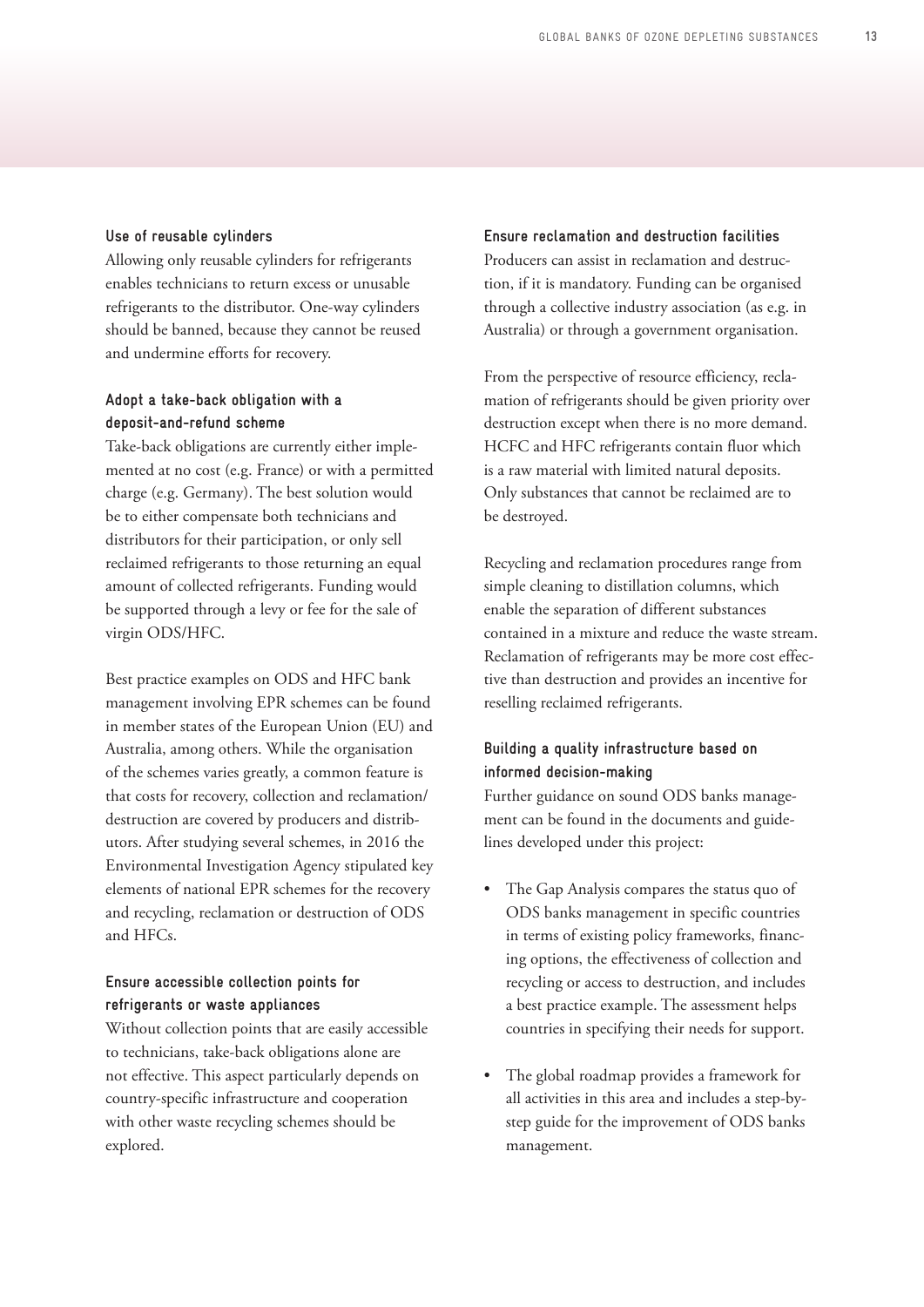- Several guidelines provide detailed know-how on various aspects of ODS bank management:
	- The Tier 1 approach developed for the global calculation could be easily adopted for each individual country. With increasing experience and additional information on the sectoral use of ODS, the assumptions made could be targeted to specific countries and provide a better estimate of the existing ODS bank.
	- Guideline to conduct an ODS bank inventory.
	- Guideline on policy measures for the management and destruction of ozone depleting substances.
	- Guideline to establish a collection system for equipment containing ODS.
	- Guideline for the transboundary movement of ODS waste.
	- Management and Destruction of Existing Ozone Depleting Substances Banks.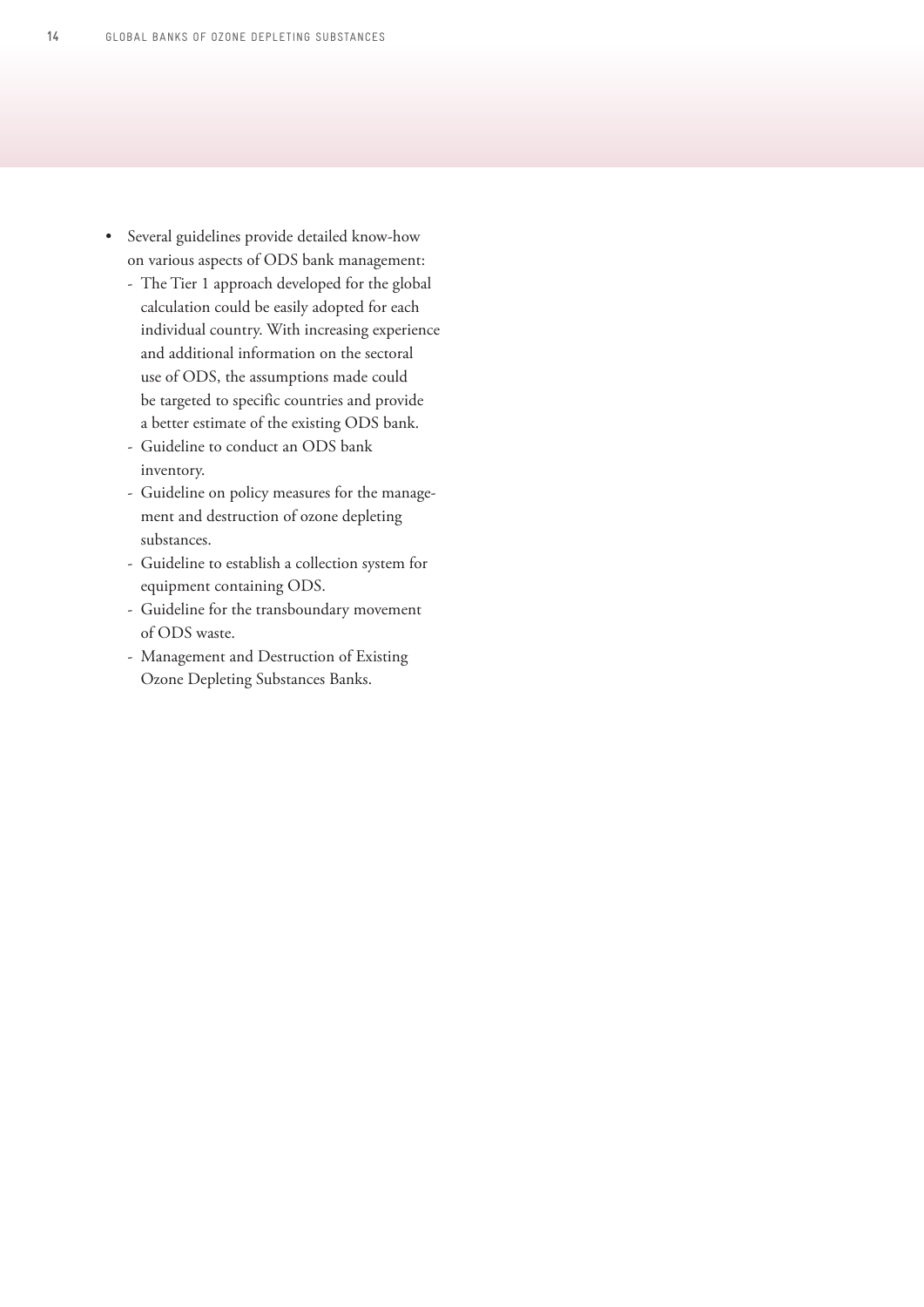# <span id="page-14-0"></span> $4$  Next steps

This study aims to foster a global dialogue on best practices in managing ODS banks and on guidelines and effective steps to prevent emissions from banks. The ODS banks estimate provided is based on the reporting under Article 7 by countries operating under the Montreal Protocol. Further research should be conducted to monitor and amend additional data on ODS/HFC stocks and emissions from other sources, such as appliance sales statistics, containment practices, recovery procedures, etc.

The findings of the analysis and excessive emissions from ODS/HFC that are contained in existing banks point to the urgency to act quickly. Every day about 1 Mt  $\rm CO_{2}$ eq of ODS and HFC are emitted, but a substantial percentage of this could be recovered. With the increasing consumption of HFCs, GHG emissions from the banks will continue to remain high.

As a first step, we recommend to set-up an international registry of ODS/HFC banks under the Montreal Protocol. Reporting could be performed when parties submit their Article 7 data. For assessment and reporting of banks, several tools have been developed that will enable countries to understand and develop their ODS banks inventories.

The Tier 1 approach used thus far under the MP for assessing ODS/HFC consumption could be amended by applying country-specific assumptions on sectoral use, typical leak rates and equipment lifetimes to reflect annual emissions. With growing experience, the accuracy of this data will improve. An even more sophisticated approach is the Tier 2 approach as applied in the national communication of parties under the UNFCCC. Both approaches are described in detail in the 'Guideline to conduct an ODS bank inventory' (GIZ 2017).

A number of economic feasible activities could be implemented by parties at reasonable cost. For example, regulations could obligate technicians to use reusable cylinders, to recycle and reuse refrigerants onsite, and to hand in unusable refrigerants to distributors for take back, reclamation or destruction. In return, refrigerant distributors could reward the handing in of unusable refrigerants with lower priced refrigerants from reclamation. This kind of cooperation among the producers, importers and distributors is already obligatory in most industrialised countries today.

National authorities can either place the financial responsibility on the producers directly or through collective industry associations. Enhanced responsibility of producers and distributors can also be supported through simple measures, such as charging a levy on the sale of virgin refrigerants or new equipment that compensates for the obligatory take back of unusable refrigerants and equipment.

Reclamation, as the cheapest solution, should be prioritised over destruction. If a framework is established, it can work very well in developing countries as reclaimed refrigerants can be sold at reasonable prices.

Nevertheless, it is very difficult for developing countries to act in isolation. Therefore, concerted political action on international level is needed to effectively support governments and initiatives that are seriously interested in reducing emissions from ODS/HFC banks on a broader scale. In view of current international discussions, a registry would be just the first step before pursuing others.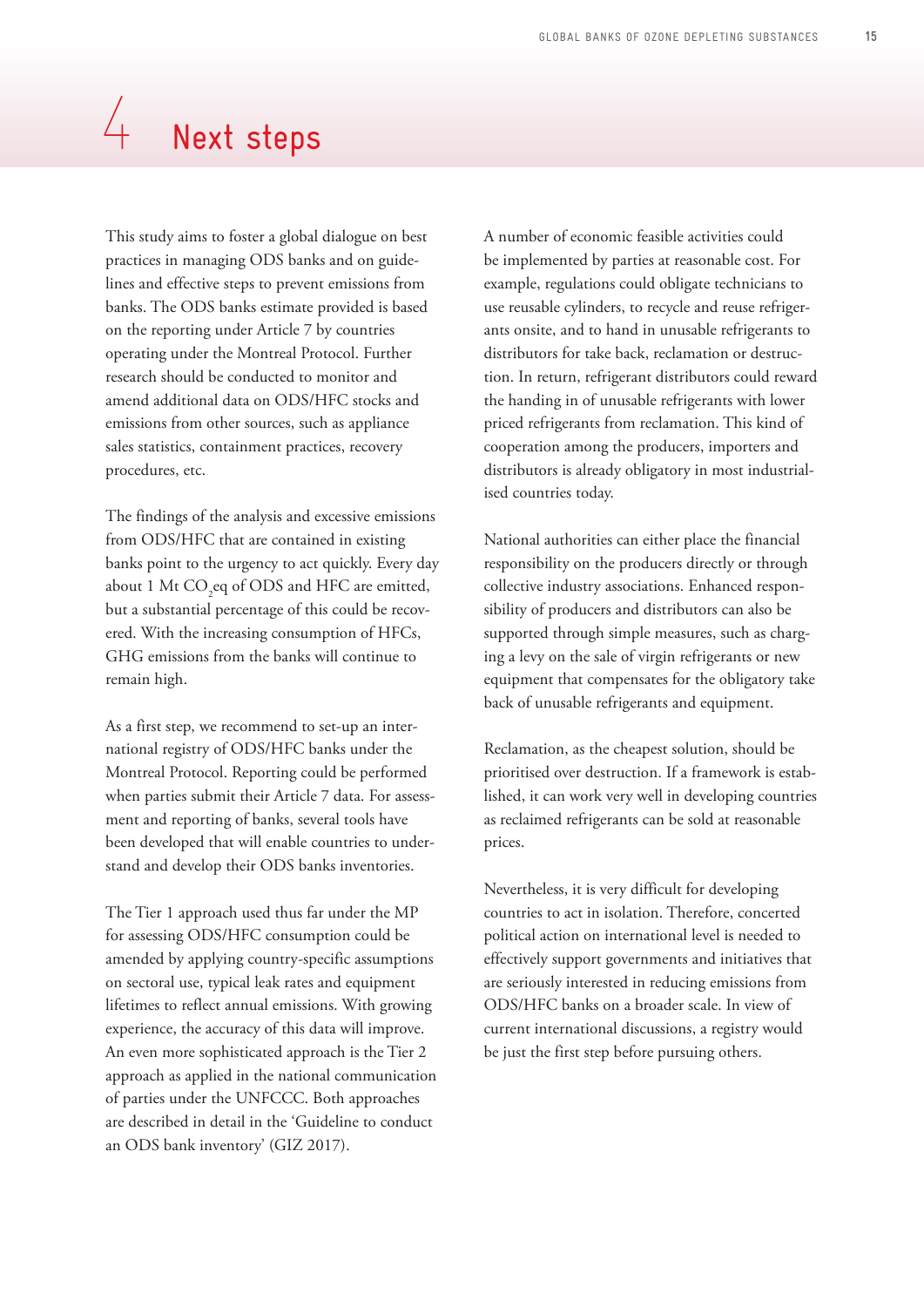# <span id="page-15-0"></span>References 5

**Gamlen P. H.**, Lane B.C., Midgley P.M. and Steed J.M (1986). The production and release to the atmosphere of CFCl<sub>3</sub> and  $CF_2$  Cl<sub>2</sub> (chlorofluorocarbons CFC-11 and CFC-12). Atmos. Environ. 20: 1077–1085.

**Green Cooling Initiative**, [www.green-cooling-initiative.org](http://www.green-cooling-initiative.org)

**GIZ**, 2017. Guideline to conduct an ODS bank inventory. Eschborn, Germany.

**EIA**, 2016. National Producer Responsibility Schemes under the EU F-gas Regulation, Briefing Note.

**ICF**, 2010. Identifying and Assessing Policy Options for Promoting the Recovery and Destruction of Ozone Depleting Substances (ODS) and Certain Fluorinated Greenhouse Gases (F-Gases) Banked in Products and Equipment. Prepared for the European Commission.

**IPPC**, 2006. Guidelines for National Greenhouse Gas Inventories, Volume 3: Industrial Processes and Product Use.

**RTOC**, 1998. Report of the Refrigeration, Air Conditioning and Heat Pumps Technical Options Committee 1998 Assessment. Coordination: Refrigeration, Air Conditioning and Heat Pumps Technical Options Committee, UNEP Nairobi.

**TEAP**, 1997. April 1997 Report of the Technology and Economic Assessment Panel Volume 1. Coordination: Technology and Economic Assessment Panel, UNEP Nairobi.

**TEAP**, 1998. Assessment Report of the Technology and Economic Assessment Panel. Coordination: Technology and Economic Assessment Panel, UNEP Nairobi.

**TEAP**, 2006. Technology and Economic Assessment Panel: Task Force on Emissions Discrepancies Report, UNEP Nairobi.

**TEAP**, 2009. Task force decision XX/7 – Interim Report 'Environmentally sound management of banks of ozone-depleting substances'. Coordination: TEAP and its XX/7 Task force. UNON Nairobi.

**TEAP**, 2009b. Task force decision XX/7 – Phase 2 Report 'Environmentally sound management of banks of ozone-depleting substances'. Coordination: TEAP and its XX/7 Task force. UNON Nairobi.

**UN COMTRADE** database accessed via [https://wits.worldbank.org/WITS/,](https://wits.worldbank.org/WITS/) last access: 16.2.2016.

**US EPA**, 2011. Construction and Demolition, How to Properly Dispose of Refrigeration and Air-Conditioning Equipment. United States Environmental Protection Agency [https://www.epa.gov/sites/production/files/](https://www.epa.gov/sites/production/files/documents/ConstrAndDemo_EquipDisposal.pdf) [documents/ConstrAndDemo\\_EquipDisposal.pdf](https://www.epa.gov/sites/production/files/documents/ConstrAndDemo_EquipDisposal.pdf), last access: 14.3.2017.

**WEEE** Forum, 2007. Requirements for the Collection, Transportation, Storage, Handling and Treatment of Household Cooling and Freezing Appliances containing CFC, HCFC or HFC, [http://www.weee-forum.org/system/files/services/](http://www.weee-forum.org/system/files/services/cfc_standard_0.pdf) [cfc\\_standard\\_0.pdf](http://www.weee-forum.org/system/files/services/cfc_standard_0.pdf), last access: 14.3.2017.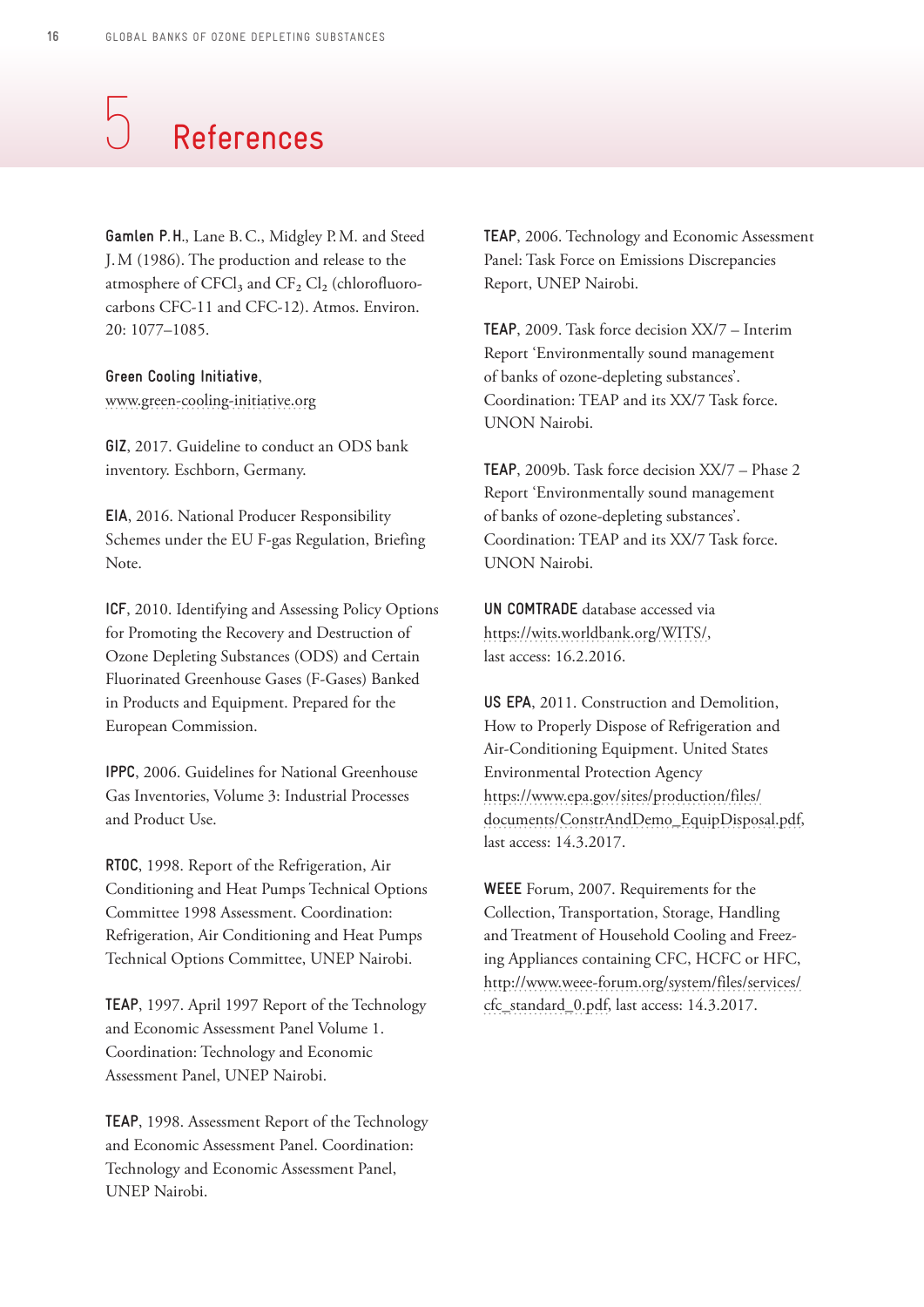# <span id="page-16-0"></span>6 Annex: Methodology

## **6.1 Data sources**

The ODS bank estimate is based on consumption data which are available as a result of the reporting obligations under Article 7 to the Montreal Protocol.

The consumption data accounts for bulk production, import, and export of ODS in accordance with the definition of consumption under the Montreal Protocol8 . The consumption was attributed to RAC and foam as the main ODS consuming sectors, as well as 'other', which represents all uses that lead to instant emission and thus do not build a bank. Such uses include aerosols, solvents, agents for sterilisation, process agents, metered dose inhalers etc. The attribution to sectors is kept constant over time.

For the attribution of CFCs, reports from TEAP (1997, 1998, 2006) as well as the Refrigeration, Air Conditioning and Heat Pumps Technical Options Committee (RTOC 1998) were consulted. Due to very fragmentary data, available data points from the mid-1990s were used to estimate the attribution. CFC-11 was used primarily for foam blowing, but also as a refrigerant in centrifugal chillers. CFC-12 was predominantly used for RAC, but also as a blowing agent for extruded polystyrene (XPS) foam. Since XPS foam was not common in Article 5<sup>9</sup> countries, no CFC-12 is attributed to foam in developing countries. High differences between demand estimates from bottom-up analysis and reported consumption under Article 7 can have several reasons, however TEAP 2006 comes to the conclusion that apart from possible over- or underreporting, flushing of RAC systems with CFCs has been a common practice up to the late 1990s and reached on average percentages of 33% of the consumption, especially for CFC-11 in Article 5 countries. This is accounted for in the 'other' category, since this practice causes instant emission of the used CFCs.

The HCFC attribution is based on an analysis of the HCFC Phase-out Management Plans (HPMPs) of the 20 largest countries as presented in Chapter 6.4. The remaining countries are estimated based on the information that their RAC use of ODS is for servicing only.

|           | Non-Article 5 countries |      |       | Article 5 countries                                      |      |       |
|-----------|-------------------------|------|-------|----------------------------------------------------------|------|-------|
|           | <b>RAC</b>              | Foam | Other | <b>RAC</b>                                               | Foam | Other |
| $CFC-11$  | 5%                      | 80%  | 15%   | 10%                                                      | 57%  | 33%   |
| CFC-12    | 75%                     | 10%  | 15%   | 72%                                                      | 2%   | 26%   |
|           | Non-Article 5 countries |      |       | Article 5 countries other than the 20 largest consumers* |      |       |
| HCFC-22   | 70%                     | 20%  | 10%   | 90%                                                      |      | 10%   |
| HCFC-141b | 10%                     | 80%  | 10%   | 90%                                                      |      | 10%   |
| HCFC-142b |                         | 90%  | 10%   |                                                          | 90%  | 10%   |

#### **Table 1: Assumptions for the sector distribution of consumed ODS**

\* For large Article 5 countries, HPMPs were analysed for the sector distribution; data is provided in Annex 1.

<sup>8</sup> Article 1 of the Montreal Protocol: 'Consumption' means production plus imports minus exports of controlled substances.

<sup>9</sup> Article 5 countries and Non-Article 5 countries as defined in Article 5 of Montreal Protocol: 'Any Party that is a developing country and whose annual calculated level of consumption of the controlled substances in Annex A is less than 0.3 kilograms per capita on the date of the entry into force of the Protocol for it […]".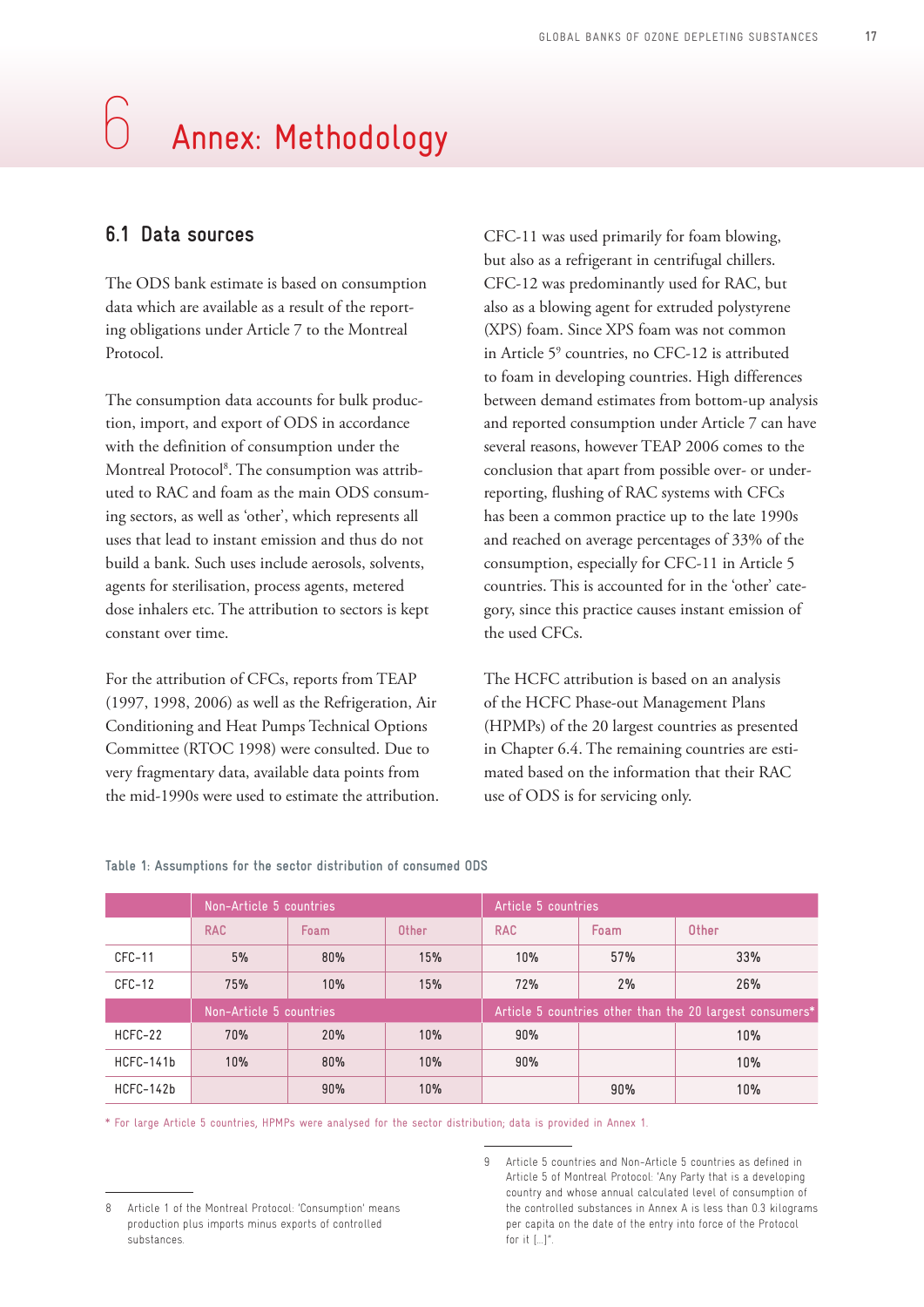The attribution to sectors was necessary to account for sector-specific patterns of bank accumulation. The resulting sector distribution of ODS consumption is shown in Table 1.

To derive the existing ODS bank from consumption data, it is also important to consider transboundary trade of equipment that contains ODS ('pre-charged'), such as domestic refrigerators and freezers (refrigerant and blowing agent) or small AC units (refrigerant). In the context of the Montreal Protocol, consumption for such mass-produced, pre-charged equipment is accounted for in the country where the equipment is produced. However, for the calculation of banks, the consumption needs to be attributed to the country where the equipment is used. The same issue is applicable to pre-blended polyols, where the consumption is accounted for in the country where the pre-blending is carried out and the bank is formed in the country where the foam was blown and used. Due to the lack of consistent data, however, the issue of pre-blended

polyol was not taken into account. This possibly leads to an overestimate of the foam bank in producing countries (most relevant for China) and underestimates of foam banks importing countries.

The UN COMTRADE database was utilised to extract import and export figures of pre-charged RAC equipment. This database uses the harmonised system (HS) code, which allows conclusions to be drawn regarding the corresponding RAC equipment (Table 2). The HS code version from 1988/92 was used to ensure that data series are consistent during the study period from  $1990 - 2014.$ 

Additional assumptions were made for the initial refrigerant charge and the blowing agent content of this equipment (Table 3). Data was derived from European WEEE Forum Standard and US EPA. Since refrigerators and split ACs are similar all over the world, the derived data set is used for Non-Article 5 and Article 5 countries alike.

| Version    | Code   | Official text                                                                                                                               |
|------------|--------|---------------------------------------------------------------------------------------------------------------------------------------------|
| HS 1988/92 | 841510 | Air conditioning machines: window or wall types, self-contained or 'split system'                                                           |
| HS 1988/92 | 841581 | Air conditioning machines: incorporating a refrigerating unit and a valve for<br>reversal of the cooling/heat cycle (reversible heat pumps) |
| HS 1988/92 | 841582 | Air conditioning machines: incorporating a refrigerating unit                                                                               |
| HS 1988/92 | 841810 | Combined refrigerator-freezers, fitted with separate external doors                                                                         |
| HS 1988/92 | 841821 | Refrigerators, household type, compression-type                                                                                             |
| HS 1988/92 | 841829 | Refrigerators, household type, other                                                                                                        |
| HS 1988/92 | 841830 | Freezers of the chest type, not exceeding 8001 capacity                                                                                     |
| HS 1988/92 | 841840 | Freezers of the upright type, not exceeding 9001 capacity                                                                                   |
| HS 1988/92 | 841850 | Other refrigerating or freezing chests, cabinets display counters, show-cases<br>and similar refrigerating or freezing furniture            |
| HS 1988/92 | 841861 | Other refrigerating or freezing equipment; heat pumps: compression type units<br>whose condensers are heat exchangers                       |
| HS 1988/92 | 841869 | Other refrigerating or freezing equipment; heat pumps: other                                                                                |

**Table 2: HS codes used by customs and corresponding RAC equipment**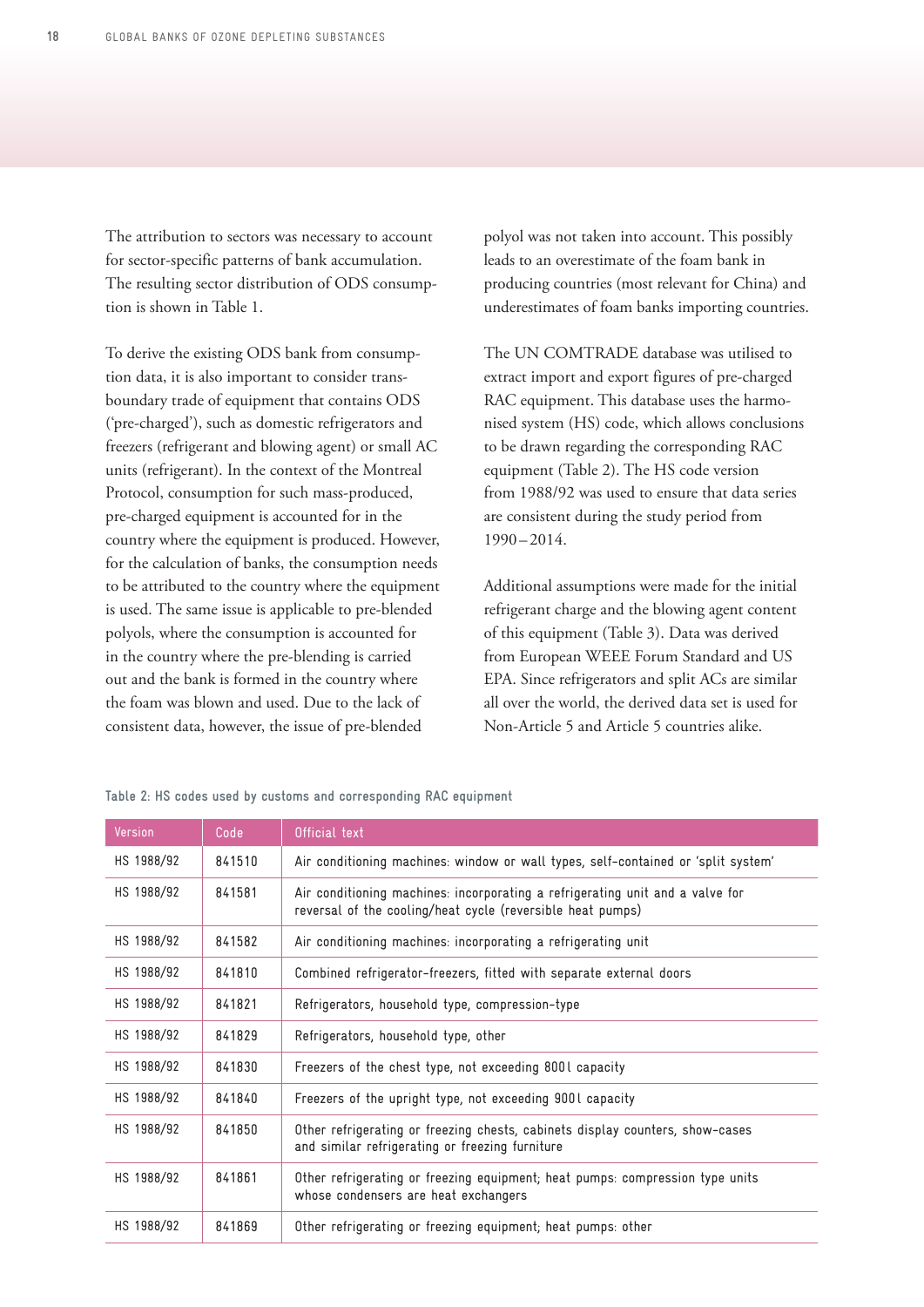<span id="page-18-0"></span>

|  |  |  |  |  |  |  | Table 3: Assumption of ODS content in pre-charged equipment |  |  |
|--|--|--|--|--|--|--|-------------------------------------------------------------|--|--|
|--|--|--|--|--|--|--|-------------------------------------------------------------|--|--|

|                  | Refrigerant                                                                                                                                                                    | <b>Blowing agent</b>                                                                                                                                   |
|------------------|--------------------------------------------------------------------------------------------------------------------------------------------------------------------------------|--------------------------------------------------------------------------------------------------------------------------------------------------------|
| Air-conditioners | Charge per Item: 1.2 kg (US EPA 2011)                                                                                                                                          |                                                                                                                                                        |
|                  | Assumed gradual replacement of HCFC-22<br>by non- $0DS^{10}$ .<br>< 2000: 100% HCFC-22<br>2005: 90% HCFC-22<br>2010: 70% HCFC-22<br>2015: 50% HCFC-22<br>$> 2017$ : 0% HCFC-22 |                                                                                                                                                        |
| <b>Fridges</b>   | Charge per Item: 0.32 kg refrigerant <sup>11</sup>                                                                                                                             | Charge per Item: 0.87 kg blowing agent <sup>12</sup>                                                                                                   |
|                  | Assumed gradual replacement of CFC-12<br>by non-ODS:<br>< 1995: 100% CFC-12<br>$> 2004$ : 0% CFC-12                                                                            | Assumed gradual replacement of CFC-11<br>by HCFC-141b and non-ODS:<br>< 1995: 100% CFC-11<br>2000: 50% HCFC-141b, 50% non-ODS<br>$> 2014$ : 0% non-0DS |

ODS flow from transboundary trade of pre-charged equipment is only a small portion of the total consumption. Due to fragmentary data, the global net trade flow of ODS in pre-charged equipment is negative. This is because more equipment is reported as exported than imported.

Consequently, the data from transboundary trade was corrected for the five most-widely used substances and for each of the foam and RAC uses for the time series between 1990 and 2014. To increase the match of emission patterns, the RAC and the foam sectors are treated separately.

## **6.2 Calculation of ODS banks in the refrigeration and air conditioning sector**

The calculation is based on the methodology in the IPCC Good Practice Guidelines 2006 for Tier 1a (equation 7.2A). The formula follows the logic that all chemicals that are not emitted will build up the banks. The ODS contained in products and equipment in use $^{13}$  is the most important part of the bank in the RAC sector (apart from others such as bulk stocks).

The ODS bank is defined as 'reachable' if the ODS can be recovered when products and equipment enter the waste stream at their decommissioning. Equipment and products that end up landfilled or are left or treated at illegal sites are considered 'lost' and are therefore not included in the reachable bank.

<sup>10</sup> Assumptions are based on qualitative analysis of current HPMPs regarding the transition of AC manufacture of pre-charged ACs to HFCs and other alternatives.

<sup>11</sup> To account for different fridge sizes, the average of the European WEEE Forum Standard (0.128 kg) and an average given by the US EPA (0.51kg) was used (Sources: WEEE 2007, US EPA 2011).

<sup>12</sup> IPCC 2006, Chapter 7, page 7.14.

<sup>13</sup> Although bank is referred to as 'ODS contained in equipment in use', the approach does not look at equipment numbers to calculate banks.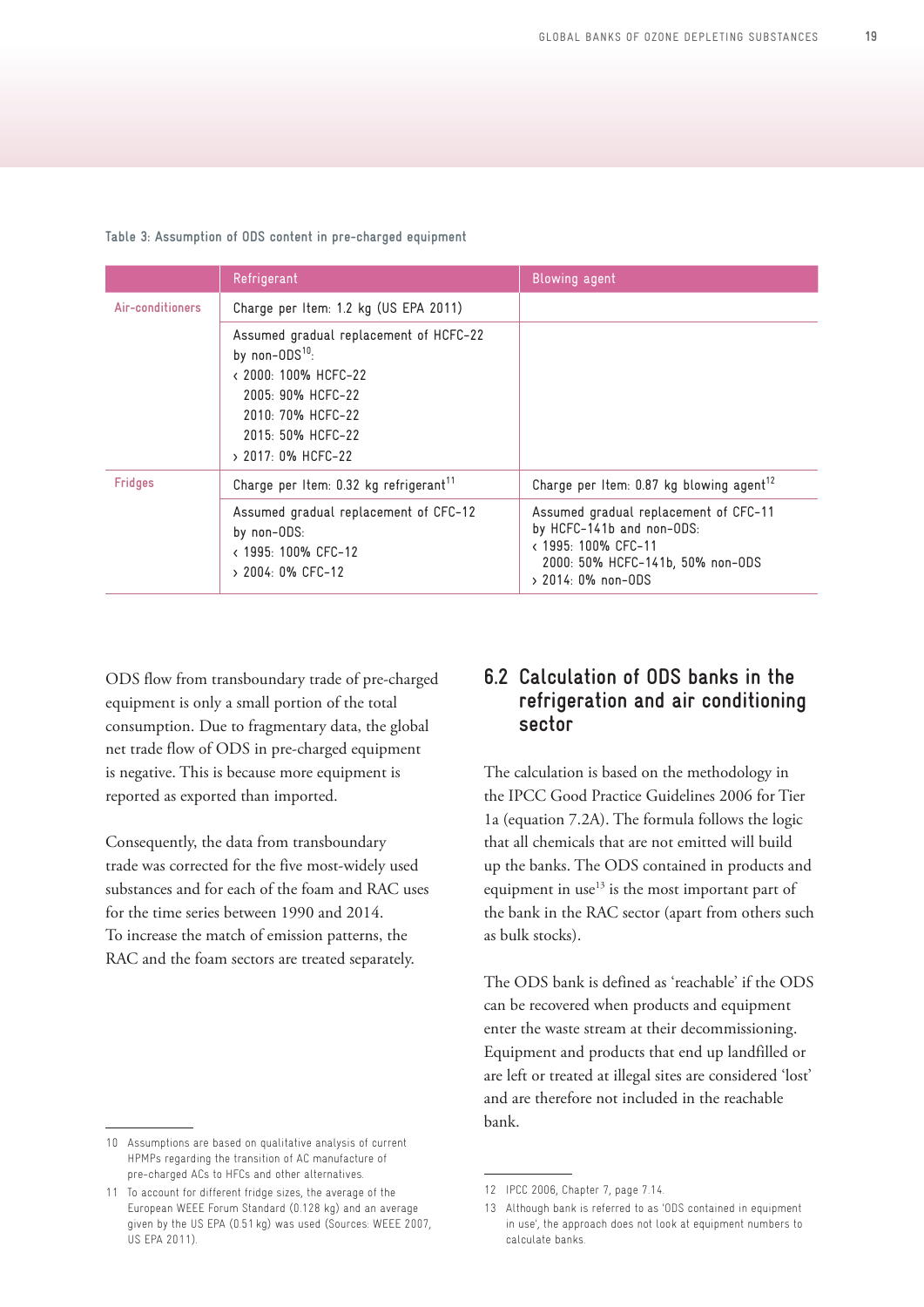**Banky=Consumptiony**\*(**1-EFfy)+Banky-1**\*(**1-EFbank)-EOLy**

**EOLy=Consumptiony-LT** \* **RIC**

#### **WHERE**

| y                  | year                                                                                                                      |
|--------------------|---------------------------------------------------------------------------------------------------------------------------|
| LT                 | Lifetime of equipment containing the<br>refrigerant                                                                       |
| $EF_{fY}$          | Emission factor in the first year,<br>accounting for transport losses, container<br>heels, etc.                           |
| EF <sub>hank</sub> | Emission factor of the bank, accounting<br>for refrigerant leakages during use                                            |
| <b>EOL</b>         | Refrigerant contained in equipment that<br>is taken out of use (decommissioned)                                           |
| $R_{IR}$           | Percentage of consumption that is used<br>for the first fill of equipment (in contrast<br>to topping up during servicing) |

The emission factors are different for developed and developing countries, accounting for varying standards in refrigerant handling and recycling procedures. Values are based on IPCC Tier 1 a/b approach and provided in Table 4.

**Table 4: Assumptions for bank estimate in the RAC sector (Approach Tier 1 a/b, weighted average of sub-applications listed in Table 7.9)**

|                  | <b>IPCCs</b> default<br>values | <b>Developed</b><br>countries | <b>Developing</b><br>countries |
|------------------|--------------------------------|-------------------------------|--------------------------------|
| $EF_{fY}$        | $0.2 - 3%$                     | 2%                            | 10%                            |
| $EF_{bank}$      | 15%                            | 15%                           | 20%                            |
| E <sub>0</sub> L | 15                             | 15                            | 20                             |
| $R_{IC}$         | 1/3                            | 1/3                           | 1/3                            |

The refrigerant contained in equipment reaching decommissioning is estimated by applying a percentage to the consumption (RIC). This percentage is assumed to be 1/3 of the consumption.14 This amount of ODS is assumed to be available for recovery, reclamation or destruction.

A limitation of the model is the divergence between calculated bank development and the calculation of refrigerant reaching decommissioning when the majority of bank accumulation took place before the available data series (before 1990) and refrigerants are phased-out. Because of the low annual addition resulting from the phase-out schedule, the bank disappears faster than the calculated decommissioned refrigerant. This is based on the consumption when the now decommissioned equipment entered the market. To avoid decommissioned refrigerant from a non-existing bank, those values where set to zero.

<sup>14</sup> IPCC 2006, Chapter 7, page 7.45: 'In a mature market, two thirds of the sales of a refrigerant are used for servicing and one third is used to charge new equipment.' In a premature market, a larger portion of the sales are used for the charge of new equipment, whereas during transition to substitute refrigerants, the portion used for charging new equipment will decline. Nevertheless, as an average, the given ratio is used to estimate the amount of refrigerant contained in the fleet of equipment in a single year.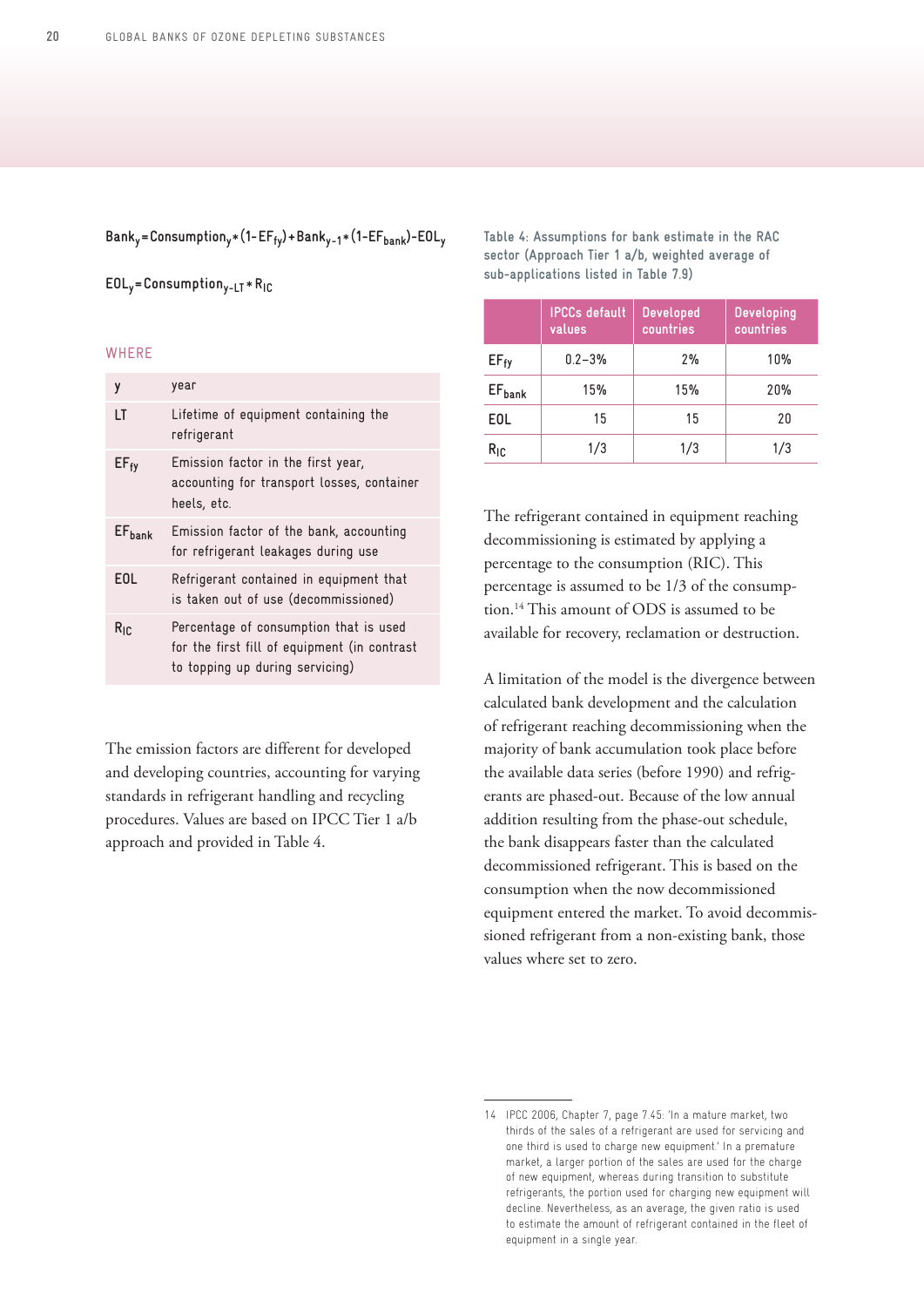## <span id="page-20-0"></span>**6.3 Calculation of ODS banks in the foam sector**

The formula for the calculation of bank in the foam sector is based on assumptions for closed-cell foam laid out by Gamlen in the IPCC Guidelines 2006 in Table 7.515.

The same logic applies as in the RAC sector: all chemicals that are not emitted are part of the bank.

Only ODS foams from equipment or building materials that enter the waste stream at end of life are considered as a 'reachable' bank. Unwanted materials and equipment that end up landfilled or are illegally disposed are considered 'lost' and are therefore not included in the reachable bank.

**Banky=Consumptiony**\*(**1-EFfy)+Banky-1**\*(**1-EFbank)-EOLy**

**EOLy=Consumptiony-LT**\***(1-EFfy-EFbank**\***LT)**

#### **WHERE**

|                    | year                                                                                            |
|--------------------|-------------------------------------------------------------------------------------------------|
| LT                 | Lifetime of equipment containing the<br>refrigerant                                             |
| $EF_{fy}$          | Emission factor in the first year,<br>accounting for transport losses, container<br>heels, etc. |
| EF <sub>bank</sub> | Emission factor of the bank, accounting<br>for refrigerant leakages during use                  |
| EOL                | Refrigerant contained in equipment that<br>is taken out of use (decommissioned)                 |

The deduction of blowing agent contained in equipment at decommissioning is determined based on an adapted Gamlen model. Originally, Gamlen (1986) states that the emission patterns of closedcell foam are the least well-defined. The emission factors given as the IPCC default values aim at a conservative (meaning high) emission rate. This is justified for guiding the calculation of emissions. However, this exercise aims at estimating what is not emitted and thus proposes emission factors that do not lead to the (near) total loss of blowing agent over the lifetime. This approach is also supported by TEAP 2006, where it is stated that it is very likely that the Gamlen model is overestimating emissions. The choice of emission factors also takes into account the broad variation of emission patters of different foam sub-applications, ranging from 100% loss of blowing agent in the first year to more than 92% of the blowing agents still being present at decommissioning<sup>16</sup>. Emissions also depend on foam-type as well as on used blowing agents and surfactants. Emission factors are different for developed and developing countries, accounting for varying standards in blowing agent handling and foam production.

|                                                                 | <b>Default</b><br>values<br>(Gamlen <sup>15</sup> ) | <b>Developed</b><br>countries | <b>Developing</b><br>countries |
|-----------------------------------------------------------------|-----------------------------------------------------|-------------------------------|--------------------------------|
| $EF_{fy}$                                                       | $5 - 10%$                                           | 5%                            | 10%                            |
| EF <sub>bank</sub>                                              | 4.5%                                                | 2%                            | 2%                             |
| Lifetime                                                        | 20                                                  | 20                            | 20                             |
| <b>Blowing agent</b><br>left at EOL<br>(% of Initial<br>Charge) | $0 - 5%$                                            | 55%                           | 50%                            |

#### Table 5: Assumptions for foam sector bank calculation

<sup>15</sup> IPCC 2006, Chapter 7, page 7.35.

<sup>16</sup> IPCC 2006, Chapter 7, page 7.37, tables 7.6 and 7.7.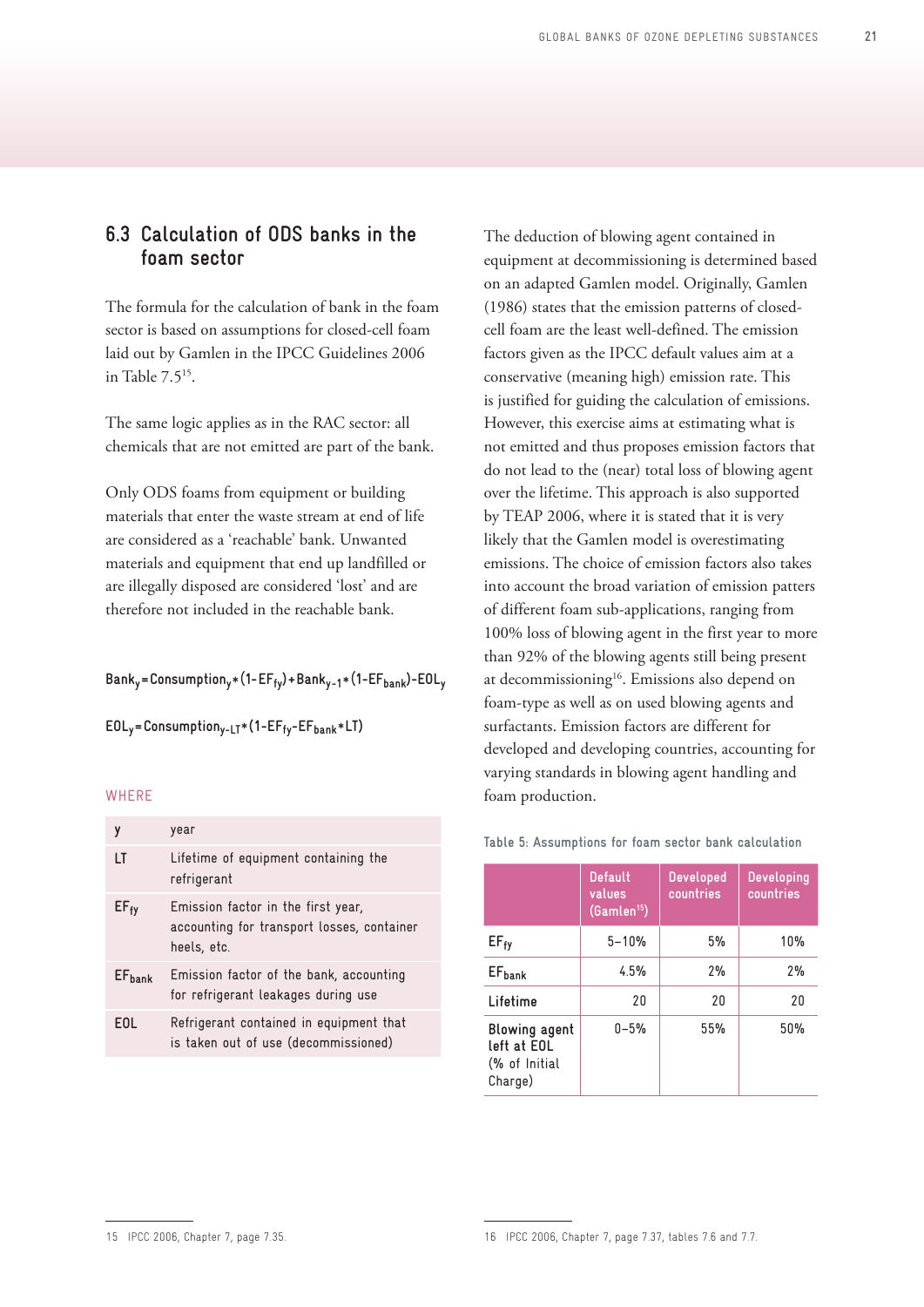# <span id="page-21-0"></span>**6.4 Substance use extracted from HPMPs of 20 Article 5 countries with highest consumption**

High percentages of HCFC-141b and HCFC-142b for RAC often represent quite small amounts in absolute numbers and are reported as used for servicing. The actual amounts cannot be given here due to confidentiality issues.

| Country                               | Substance       | Data year | RAC use                                                                                                                                                                                                                       | Foam use                                                                                                                                                                | Other use |
|---------------------------------------|-----------------|-----------|-------------------------------------------------------------------------------------------------------------------------------------------------------------------------------------------------------------------------------|-------------------------------------------------------------------------------------------------------------------------------------------------------------------------|-----------|
| Argentina                             | HCFC-141b       | 2010      | 12%                                                                                                                                                                                                                           | 83%                                                                                                                                                                     | 5%        |
|                                       | HCFC-142b       | 2010      | 87%                                                                                                                                                                                                                           | 12%                                                                                                                                                                     | $1\%$     |
|                                       | HCFC-22         | 2010      | 96%                                                                                                                                                                                                                           | $0\%$                                                                                                                                                                   | 4%        |
| Bangladesh                            | HCFC-141b       | 2010      | $0\%$                                                                                                                                                                                                                         | 100%                                                                                                                                                                    | $0\%$     |
|                                       | HCFC-142b       | 2010      | 100%                                                                                                                                                                                                                          | $0\%$                                                                                                                                                                   | 0%        |
|                                       | HCFC-22         | 2010      | 100%                                                                                                                                                                                                                          | $0\%$                                                                                                                                                                   | $0\%$     |
| Brazil                                | HCFC-141b       | 2009      | $0\%$                                                                                                                                                                                                                         | 95%<br>100%<br>$0\%$<br>92%<br>88%<br>15%<br>$0\%$<br>100%<br>$0\%$<br>100%<br>1%<br>96%<br>8%<br>3%<br>65%<br>$0\%$<br>55%<br>$1\%$<br>$0\%$<br>$0\%$<br>$0\%$<br>100% | 5%        |
|                                       | HCFC-142b       | 2009      | $0\%$                                                                                                                                                                                                                         |                                                                                                                                                                         | $0\%$     |
|                                       | HCFC-22         | 2009      | 100%<br>$0\%$<br>$0\%$<br>8%<br>12%<br>$0\%$<br>85%<br>$0\%$<br>100%<br>$0\%$<br>$0\%$<br>$0\%$<br>100%<br>$0\%$<br>$0\%$<br>$0\%$<br>99%<br>$0\%$<br>$0\%$<br>4%<br>92%<br>$0\%$<br>97%<br>40%<br>35%<br>$0\%$<br>100%<br>0% |                                                                                                                                                                         |           |
| China                                 | HCFC-141b       | 2013      |                                                                                                                                                                                                                               |                                                                                                                                                                         |           |
|                                       | HCFC-142b       | 2013      |                                                                                                                                                                                                                               |                                                                                                                                                                         |           |
|                                       | HCFC-22         | 2013      |                                                                                                                                                                                                                               |                                                                                                                                                                         |           |
| Cote d'Ivoire                         | HCFC-22         | 2010      |                                                                                                                                                                                                                               |                                                                                                                                                                         |           |
| Democratic People's Republic of Korea | HCFC-141b       | 2013      |                                                                                                                                                                                                                               |                                                                                                                                                                         |           |
|                                       | HCFC-22         | 2013      |                                                                                                                                                                                                                               |                                                                                                                                                                         |           |
| Egypt                                 | HCFC-141b       | 2010      |                                                                                                                                                                                                                               |                                                                                                                                                                         |           |
|                                       | HCFC-22         | 2010      |                                                                                                                                                                                                                               |                                                                                                                                                                         |           |
| India                                 | HCFC-141b       | 2009      |                                                                                                                                                                                                                               |                                                                                                                                                                         |           |
|                                       | HCFC-142b       | 2009      |                                                                                                                                                                                                                               |                                                                                                                                                                         |           |
|                                       | HCFC-22         | 2009      |                                                                                                                                                                                                                               |                                                                                                                                                                         |           |
| Indonesia                             | HCFC-141b       | 2009      |                                                                                                                                                                                                                               |                                                                                                                                                                         |           |
|                                       | HCFC-22         | 2009      |                                                                                                                                                                                                                               |                                                                                                                                                                         |           |
| Iran (Islamic Republic of)            | HCFC-141b       | 2011      | 45%                                                                                                                                                                                                                           |                                                                                                                                                                         | $0\%$     |
|                                       | HCFC-22         | 2011      | 99%                                                                                                                                                                                                                           |                                                                                                                                                                         | $0\%$     |
| Iraq                                  | <b>HCFC-124</b> | 2010      | 100%                                                                                                                                                                                                                          |                                                                                                                                                                         | $0\%$     |
|                                       | HCFC-142b       | 2010      | 100%                                                                                                                                                                                                                          |                                                                                                                                                                         | $0\%$     |
|                                       | HCFC-22         | 2010      | 100%                                                                                                                                                                                                                          |                                                                                                                                                                         | $0\%$     |
| Kuwait                                | HCFC-141b       | 2012      | $0\%$                                                                                                                                                                                                                         |                                                                                                                                                                         | $0\%$     |
|                                       | HCFC-142b       | 2012      | $0\%$                                                                                                                                                                                                                         | 100%                                                                                                                                                                    | $0\%$     |
|                                       | HCFC-22         | 2012      | 85%                                                                                                                                                                                                                           | 15%                                                                                                                                                                     | $0\%$     |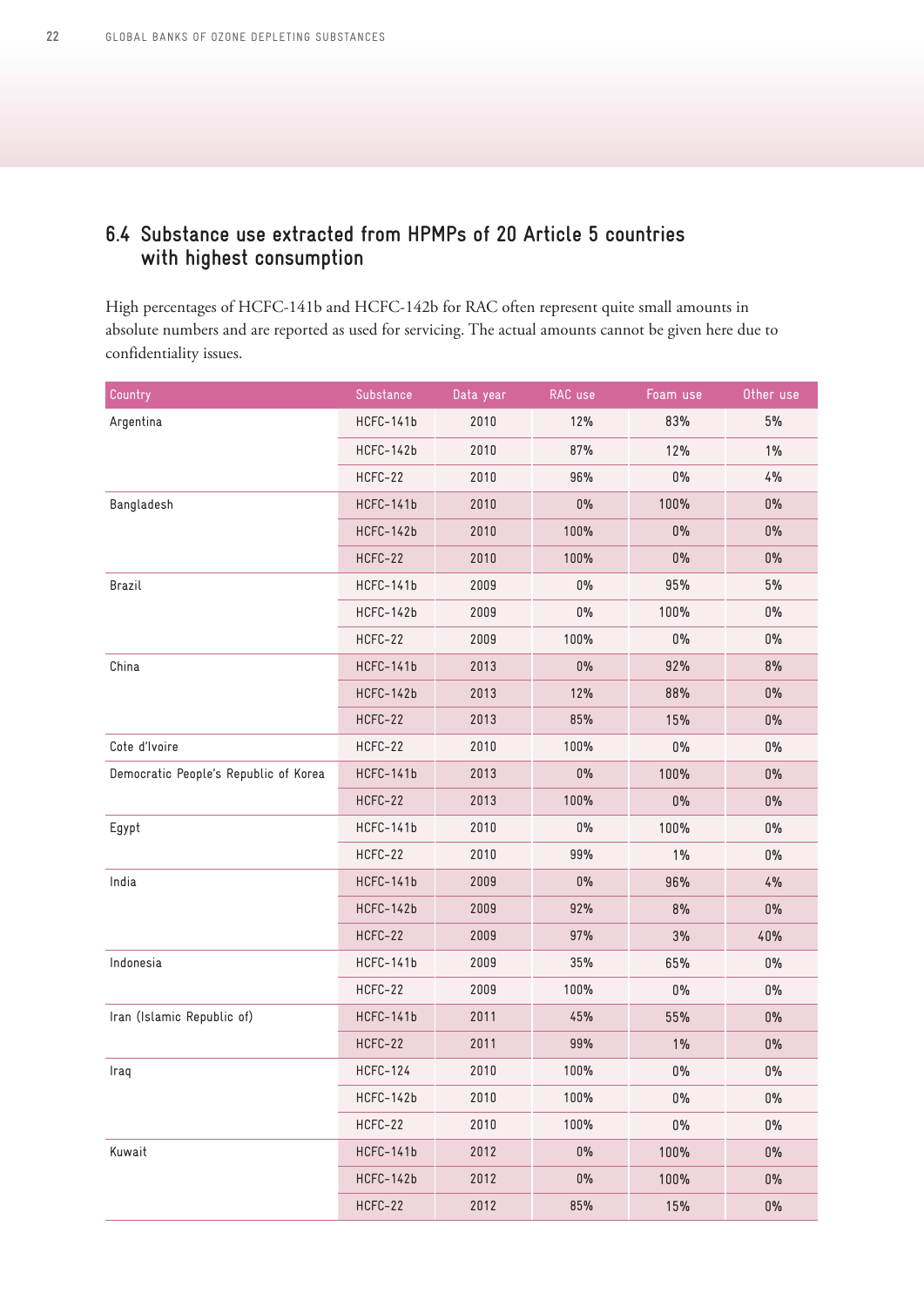| Country                            | Substance | Data year | RAC use | Foam use | Other use |
|------------------------------------|-----------|-----------|---------|----------|-----------|
| Malaysia                           | HCFC-141b | 2009      | $0\%$   | 100%     | 0%        |
|                                    | HCFC-22   | 2009      | 100%    | 0%       | 0%        |
| Mexico                             | HCFC-141b | 2010      | 35%     | 60%      | 5%        |
|                                    | HCFC-142b | 2010      | 0%      | 100%     | $0\%$     |
|                                    | HCFC-22   | 2010      | 87%     | 7%       | 6%        |
| Nigeria                            | HCFC-141b | 2010      | 60%     | 40%      | $0\%$     |
|                                    | HCFC-22   | 2010      | 100%    | $0\%$    | 0%        |
| Pakistan                           | HCFC 141b | 2009      | $0\%$   | 100%     | 0%        |
|                                    | HCFC-22   | 2009      | 100%    | 0%       | $0\%$     |
| Paraguay                           | HCFC-141b | 2009      | 0%      | 100%     | 0%        |
|                                    | HCFC-142b | 2009      | 100%    | 0%       | $0\%$     |
|                                    | HCFC-22   | 2009      | 100%    | 0%       | 0%        |
| Philippines                        | HCFC-141b | 2011      | 31%     | 69%      | 0%        |
|                                    | HCFC-22   | 2011      | 100%    | $0\%$    | $0\%$     |
| Saudi Arabia                       | HCFC-141b | 2010      | 5%      | 95%      | 0%        |
|                                    | HCFC-142b | 2010      | $0\%$   | 100%     | $0\%$     |
|                                    | HCFC-22   | 2010      | 93%     | 7%       | 0%        |
| Senegal                            | HCFC-22   | 2009      | 100%    | $0\%$    | $0\%$     |
| South Africa                       | HCFC-141b | 2010      | 0%      | 98%      | 2%        |
|                                    | HCFC-142b | 2010      | 100%    | 0%       | 0%        |
|                                    | HCFC-22   | 2010      | 97%     | 3%       | $0\%$     |
| Thailand                           | HCFC-141b | 2010      | 0%      | 90%      | 10%       |
|                                    | HCFC-22   | 2010      | 100%    | 0%       | $0\%$     |
| Venezuela (Bolivarian Republic of) | HCFC-141b | 2009      | $0\%$   | 100%     | $0\%$     |
|                                    | HCFC-142b | 2009      | 100%    | $0\%$    | $0\%$     |
|                                    | HCFC-22   | 2009      | 100%    | $0\%$    | $0\%$     |
| Viet Nam                           | HCFC-141b | 2012      | 0%      | 100%     | 0%        |
|                                    | HCFC-22   | 2012      | 100%    | 0%       | $0\%$     |